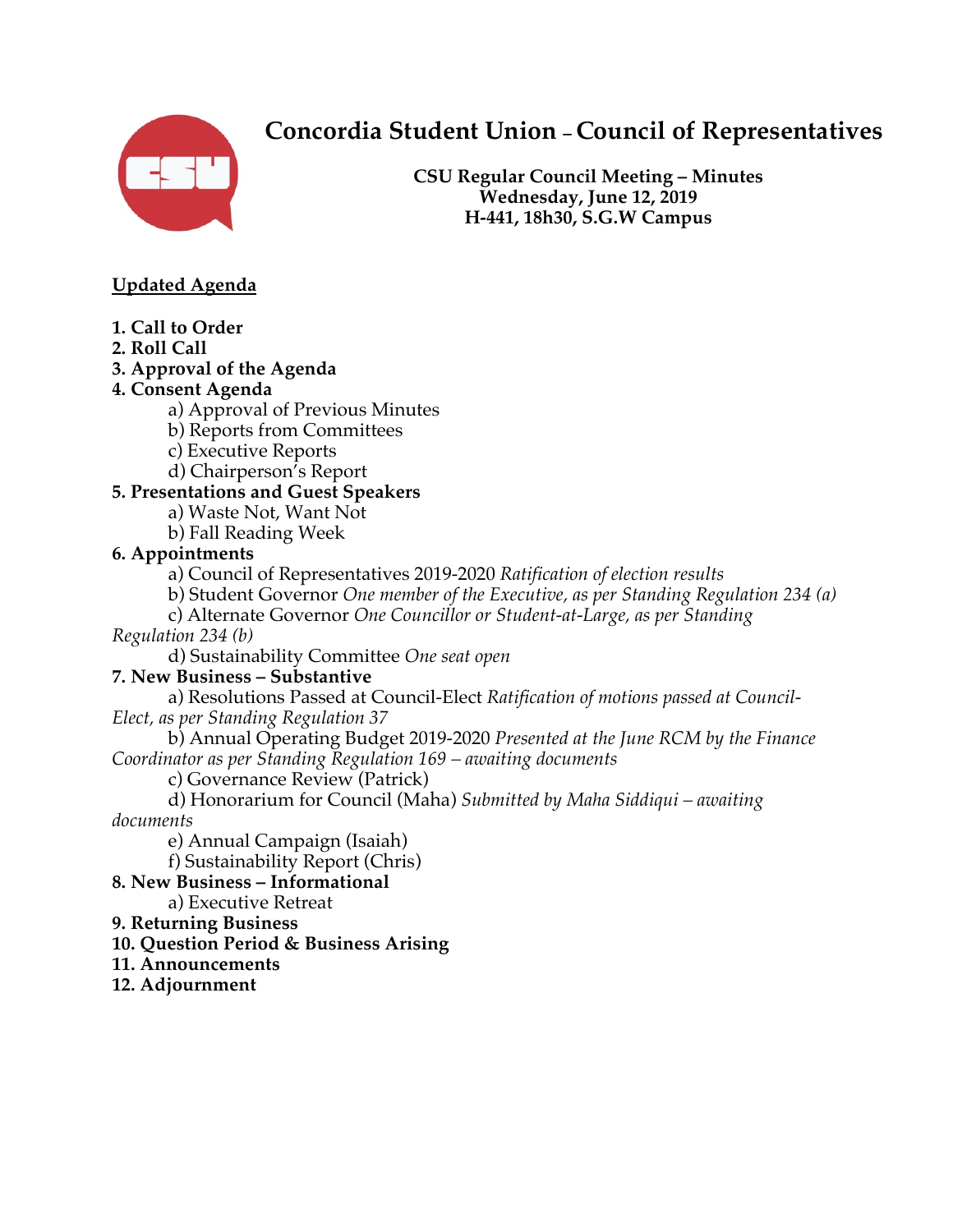## **1. Call to Order**

Meeting is called to order at **1847h**.

**We would like to begin by acknowledging that Concordia University is located on unceded Indigenous lands. The Kanien'kehá:ka(Ga-niyen-gé-haa-ga) Nation is recognized as the custodians of the lands and waters on which we gather today. TiohEá:ke(jo-jya-gé)/Montreal is historically known as a gathering place for many First Nations. Today, it is home to a diverse population of Indigenous and other peoples. We respect the continued connections with the past, present, and future in our ongoing relationships with Indigenous and other peoples within the Montreal community.** 

## **2. Roll Call**

**Council Chairperson:** Caitlin Robinson **Council Minute Keeper:** S Shivaane

**Executives present for the meeting were**: Patrick Quinn (Academic & Advocacy Coordinator), Isaiah Joyner (External & Mobilization Coordinator), Désirée Blizzard (Finance Coordinator), Christopher Kalafatidis (General Coordinator), Marin Algattus (Internal Affairs Coordinator), Celeste-Melize Ferrus (Loyola Coordinator), Eduardo Malorni (Student Life Coordinator)

**Councillors present for the meeting were:** Nicholas Hamel (Arts & Science), Hannah Jamet-Lange (Arts & Science), Christiane Sakr (Arts & Science), Ahmadou Sakho (Arts & Science), Leigh Kusaj (Arts & Science), Elias Huckel-Fidalgo (Arts & Science), Maha Siddiqui (Arts & Science), Jarrad Haas (Fine Arts), Victoria Pesce (John Molson School of Business), James Hanna (Gina Cody School of Engineering & Computer Science), Salman Fahim Syed (Gina Cody School of Engineering & Computer Science)

**Executives absent from the meeting were:** Selena Mezher (Sustainability Coordinator) **Councillors absent for the meeting were:** Elizabeth Tasong (Arts & Science), Amman Houara (Arts & Science), Esther Morand (Arts & Science), Naomi Barney Purdie (Arts & Science), Lindsay Surerus (Arts & Science), Sarra Zargayoun (Arts & Science), Roy Singer-Shay (Arts & Science), Arad Andrew Banis (John Molson School of Business)

**Jarrad Haas** moves to excuse absent councillors from meeting. Seconded by **Elias Huckel-Fidalgo** and **James Hanna.** *Motion carries*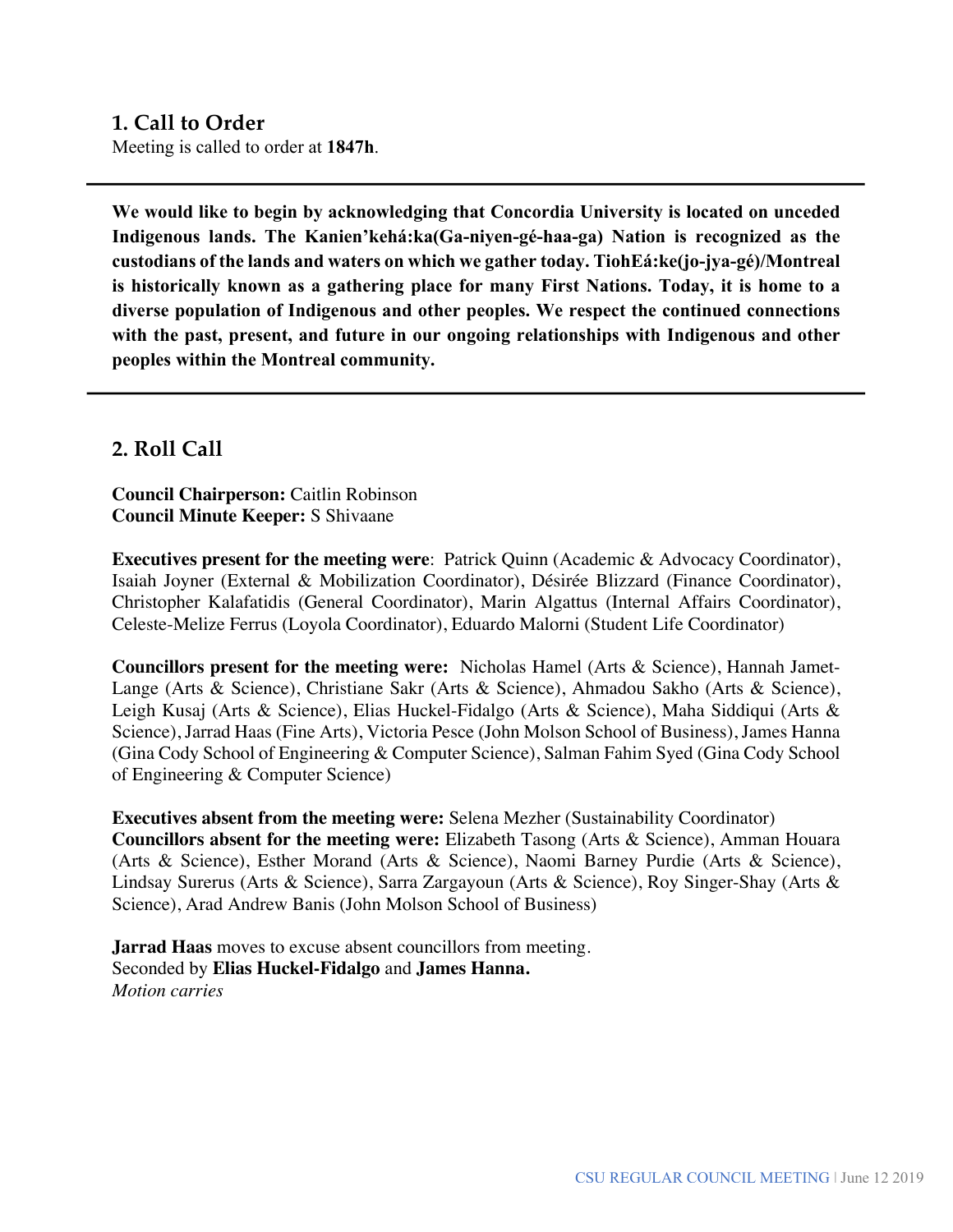## **3. Approval of the Agenda**

**James Hanna** moves to add approval of the External Committee minutes.

**Patrick Quin** moves to add governance review to New Business.

**Isaiah Joyner** moves to add annual campaign to New Business.

**Chris Kalafatidis** moves to create a point called Sustainability Report under Informational. **Chris Kalafatidis** moves to add executive retreat as late as possible on the agenda under Informational.

**Salman Fahim Syed** moves to approve agenda. Seconded by **Jarrad Haas**. *Motion passes.* 

## **4. Consent Agenda**

## **a) Approval of Previous Minutes**

*Approved via unanimous consent.* 

### **b) Reports from Committees**

*Approved via unanimous consent.* 

#### **c) Executive Reports**

*Approved via unanimous consent.* 

#### **d) Chairperson's Report**

*Approved via unanimous consent.* 

## **5. Presentations and Guest Speakers**

#### **a) Waste Not, Want Not**

Composting should become #1 priority. Our goal is to sustain progress and ensure long-term impact. We have a new initiative to sustain progress, with waste ambassadors attending Concordia events. We are committed to an educational campaign to involve students and faculty. We plan to hire five to six paid ambassadors assigned and need \$10 000 a year. We are not asking for money from the CSU. What is needed is a mechanism to supervise the ambassadors along with logistical support. The CSU should do it to sustain its own actions and ensure its investments have a longterm impact.

**Ahmadou Sakho** presents the following motion. Seconded by **James Hanna**.

**Be It Resolved That** the CSU partners with Hospitality on the initiative funded by Concordia University to send waste ambassadors to major events on campus to help participants learn how to sort out their waste.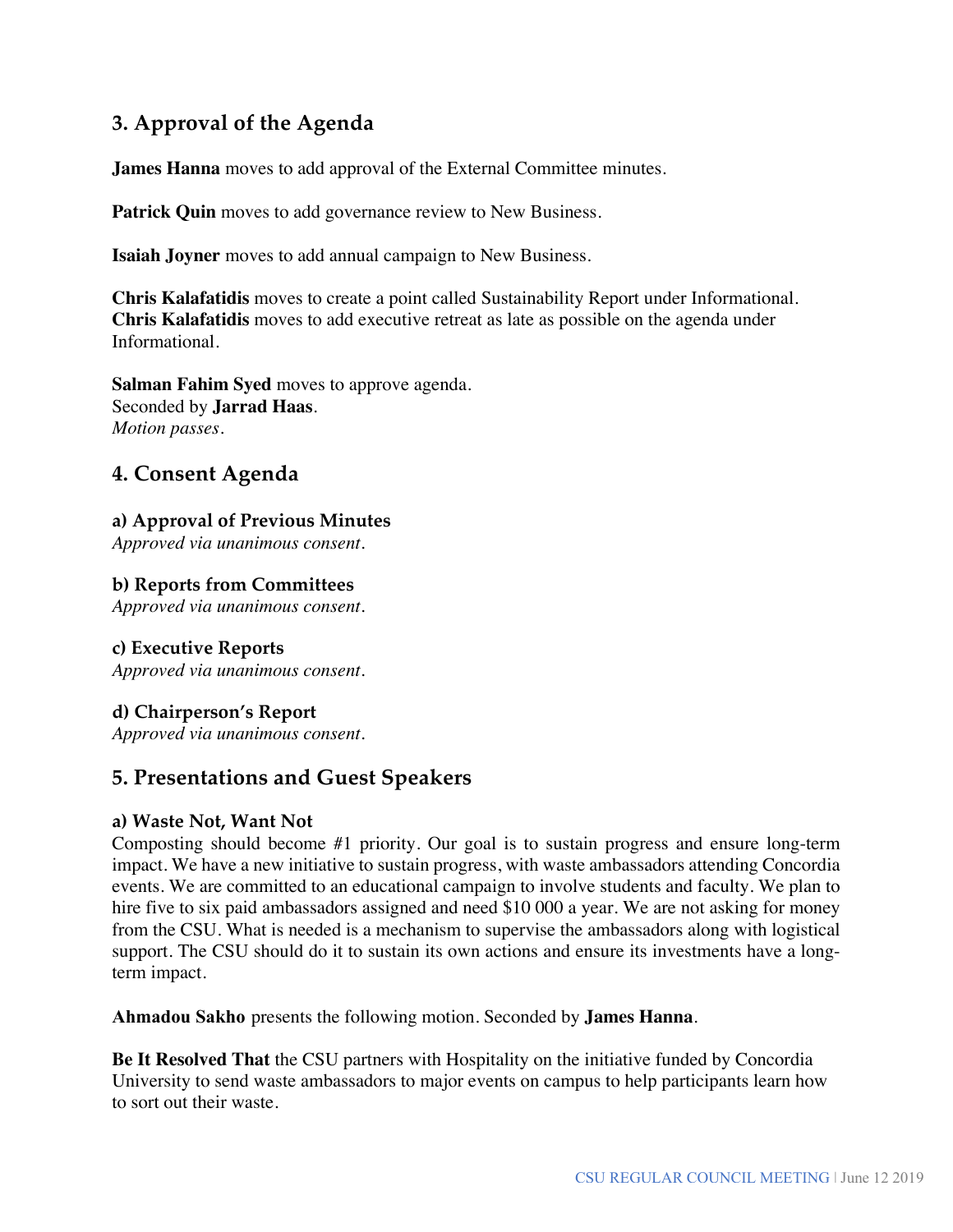**Be It Further Resolved That** the CSU agrees to manage the hiring process of the initiative coordinator, supervise them, and provide logistical support when needed.

**Ahmadou Sakho:** Why did you move to here if they're giving you more money?

**Guest Speaker:** It was based on a competition. Requirement was that it had to be a collaboration between students and association. CSU is working with undergrad students, WNWN entered and its only two years.

**Maha Siddiqui:** Could you specify logistical support?

**Guest Speaker:** We might require some space to distribute resources to our volunteers. The process hasn't panned out yet, so until then, we really can't anticipate all the details. It might be the case that none is required.

**James Hanna:** This would go well with CSU since it fits the annual campaign. I encourage everyone to vote in favour of this.

**VOTE** For: 11 Opposed: 0 Abstentions: 0

*Motion Carries.* 

#### **b) Fall Reading Week**

This is an informational but also a call to action. The goal now is to pass a referendum question. If we want to make some changes, it would be good to show that this is with support. We need to crack the administration and push them into motion. The CSU Elective is going to do a petition drive. By-Law 9.6.2, we need to bring it up in Council. Council will be asked to do the wording of the petition.

**Nicholas Hamel:** One semester is 13 weeks. Would exams be pushed forward a week?

**Patrick Quinn:** There are logistical issues and the case with engineering because they require an accredited minimum 13-week semester. This is really just a method to show support. If the administration sees thousands of people voting, they will take this more seriously. Logistical issues are being discussed.

**James Hanna:** I'm in favour. About the concerns, there is a giant list of all universities who have reading weeks. Those concerns can be dealt with as the working group does it. We are probably going to add a day year by year to medicate the bureaucratic damage and soften the blow for class load so professors and teachers can work around it. Since we have one in winter, it shouldn't be too difficult. We should get more voter turnout.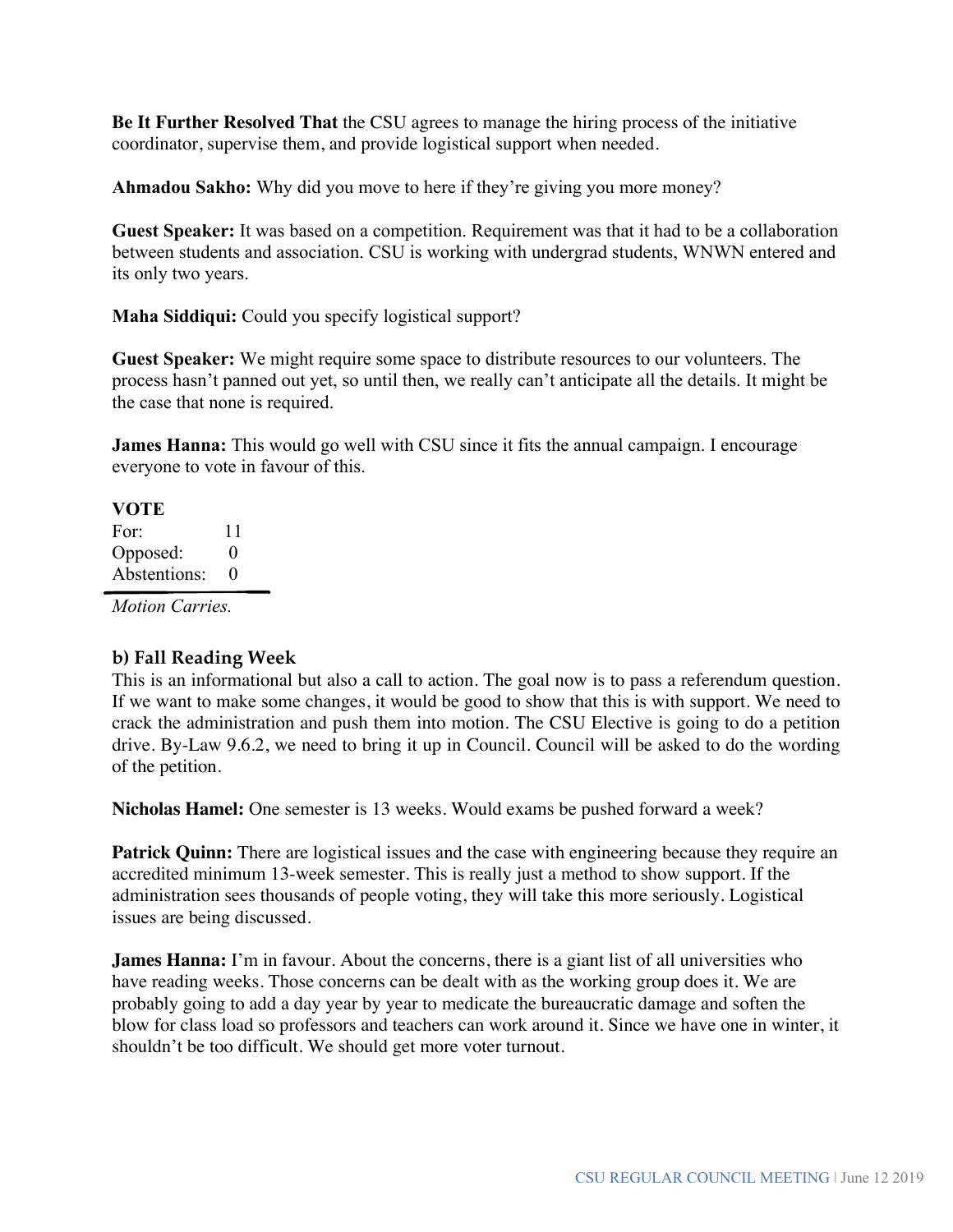**Maha Siddiqui:** This should go well. What universities do is to exploit the long weekends to soften the blow. Once we get over a thousand people signing and that recognition, we can take this to senate.

**Chris Kalafatidis:** We went to Anne Whitelaw. They don't report to anyone, so the amount of time that it takes for them to make things happen is not long. McGill did it, and their support percentage was very high. Most people will definitely say yes. There should be enough to change in the next year.

**Ahmadou Sakho:** How about those professors getting paid per class? Also, credits. How is that going to work?

**Chris Kalafatidis:** Anne Whitelaw stated that most professors want the reading week to see their families. A small percentage are worried about the logistical concerns.

**Salman Fahim Syed:** The only faculty that would be in effect would be engineering. Engineering workload is a lot, and sometimes we miss a lot of things towards finals. Have you spoken to the Dean Faculties of Engineering?

**Patrick Quinn:** No. But fall reading week is a Thing in the US and Ontario, and if their engineering faculties can pull it off, so should we.

**Eduardo Malorni:** I spoke to both the administrators for engineering. There are ways to move around. UDEM engineering and law start earlier because they have a fall reading week. Logistically, this can happen. So, the administration has no excuse. ECA is over excited about it; they want the extra time to accumulate their workload.

**Chairperson:** Anyone with questions, see Patrick.

**Patrick Quinn:** Ok, this was just meant to follow the rules to tell you I will be petitioning for this to accumulate 700 signatories.

## **6. Appointments**

#### **a) Council of Representatives 2019-2020 James Hanna** motions to ratify*.* Seconded by **Ahmadou Sakho***. Motion Carries.*

#### **VOTE**

For: 11 Opposed: 0 Abstentions: 0

*Motion Carries.*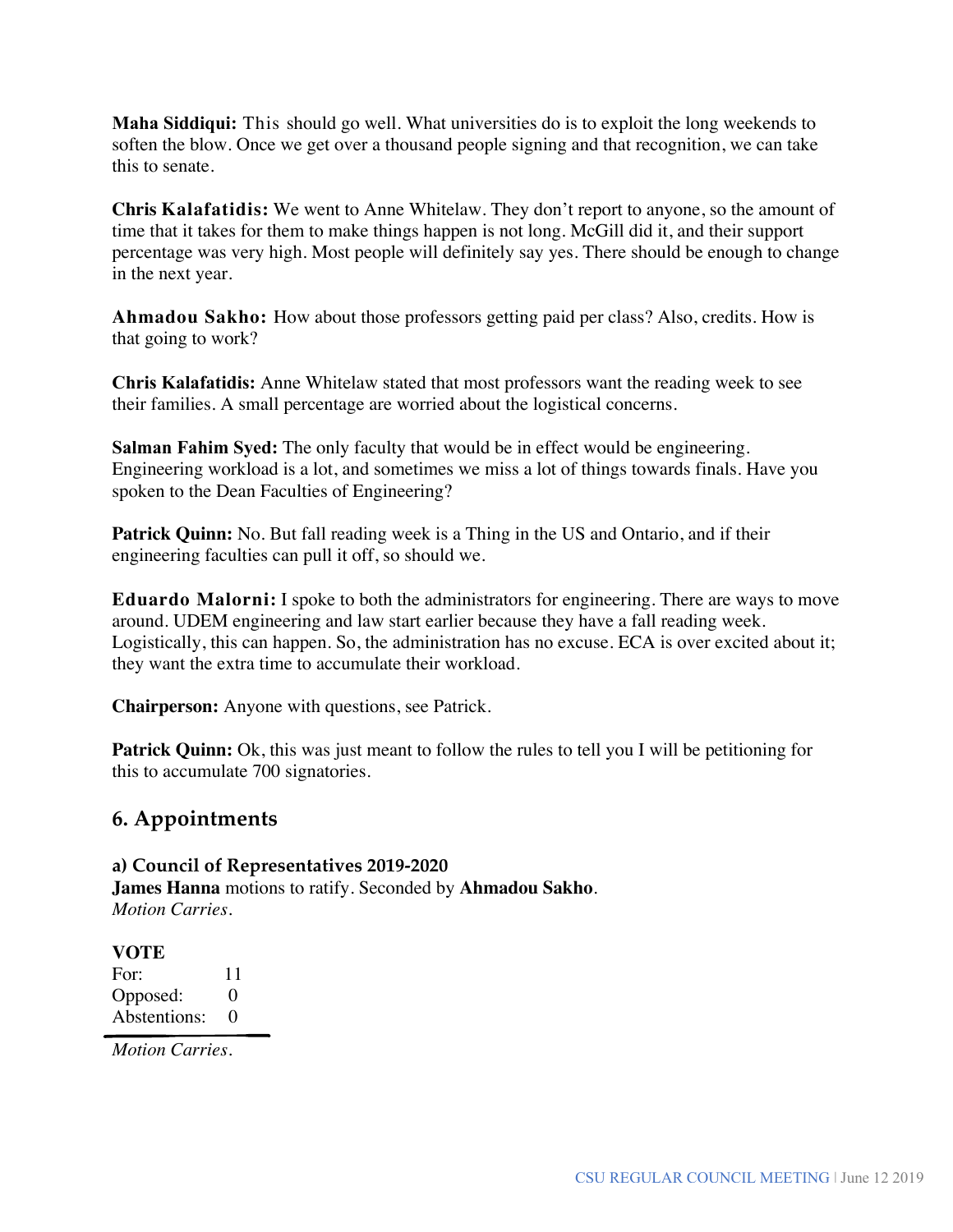#### **b) Student Governor**

**James Hanna** moves to confirm **Chris Kalafatidis'** appointment to Board of Governors (BOG)*.* Seconded by **Elias Huckel-Fidalgo**. *Motion Carries.* 

#### **c) Alternate Governor**

**Chris Kalafatidis:** This person can speak, but not vote. We could either pick a councillor or a member-at-large. Advantage of having a Councillor would be that I would get to see you fairly often, improving our working relationship. Advantage of having a member-at-large would be that we would be bringing a member to the highest body of decision making. This is up to Council.

**Victoria Pesce:** How is the member-at-large chosen?

**Chris Kalafatidis:** It's completely up to Council.

**James Hanna** motions to appoint a member-at-large, appoint the top three candidates and then have interviews at Council. Seconded by **Eduardo Malorni**.

**James Hanna:** If no one wants to do this, Council members can then apply. A mass email would be sent to the student body, asking them to send a CV and cover letter. Allowing members-atlarge is a good idea, and there's nothing barring Council members from applying as well. The Council can then decide. With the two meetings in summer, we can do it then.

**Victoria Pesce:** I wanted to know if anyone on Council wanted to take that position. We can turn internally and then outward if someone wants to do it. My concern is if the selection would be biased, or that not everyone gets the email.

**Isaiah Joyner:** I like James' offer better with trying to have a better impact on non- Council members. If we open it up, it'll be the most transparent, enhanced university experience.

**Salman Fahim Syed:** I like the idea of a member-at-large for this, but it's one of the highest decision-making bodies of the university. If we have a chance of having someone from the Council, then we should do that since that member is already involved. The BOG should go from Council. I'd like to nominate myself, to answer Victoria's question.

**Ahmadou Sakho:** I understand the concerns of electing someone underqualified in the highest decision body. But they have 0 voting power. I'm extremely for involving a member-at-large into our internal workings because some are curious. However, there are many other positions for them to exploit. We should have someone who well-versed or experienced in student politics. Someone who is trustworthy and knows their policies well and can support Chris. **Nicholas Hamel:** I agree with James and Adam. The Alternate Governor should not be close friends with Council.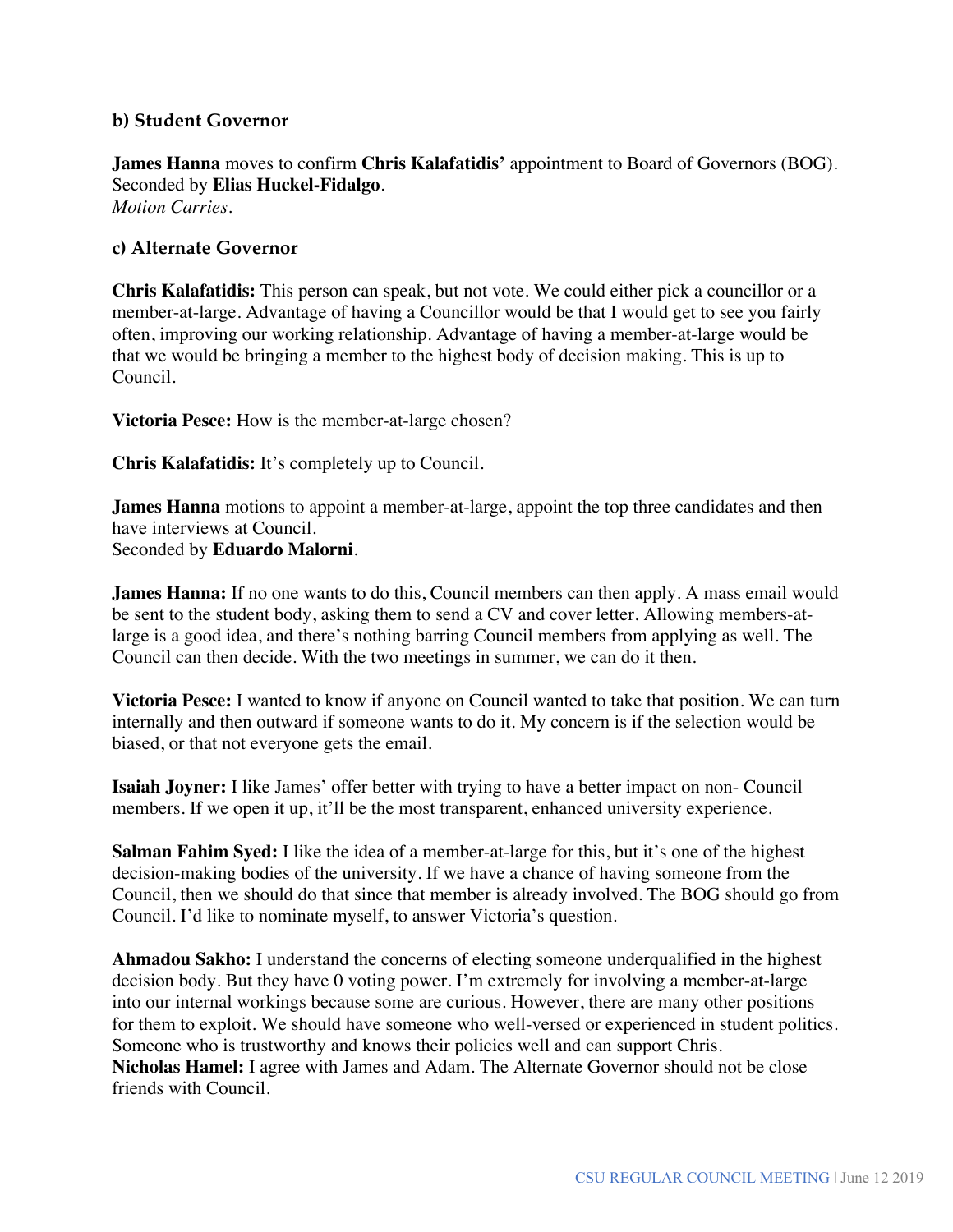**Isaiah Joyner:** If it goes through Appointments Committee, they already will be confident. The governor position is currently occupied by the General Coordinator. They have our perspectives. Through what the CSU wants, it would be good to have someone who wants the chance to get involved at a higher level. Not just a first-year, but someone who wants to make a difference, regardless of status or membership.

**Victoria Pesce:** What makes someone qualified? We could take anyone. How would we assess that?

**Chairperson** presents the following motion.

**Be It Resolved That** the position be opened to students at large. **Be It Further Resolved That** that the Applications Committee choose the top three candidates. **Be It Further Resolved That** that those three candidates be interviewed by Council.

**Eduardo Malorni:** Last year, it was a member-at-large. She came out of the room and it was important to see that. It's a very different impact to see someone who's not involved speak, because it shows inclusivity.

**Jarrad Haas:** I see no issue in putting it to Appointments Committee. I think we should open it to everyone. Limiting it to Council is kind of *(non-committal noise).* We shouldn't play favourites.

**James Hanna:** Appointments Committee does a preliminary vetting of the candidates. The most important realistic condition is are you a student and can you understand the policies or are willing to. There should be a vetting on effort and passion. Top three people and then we decide in Council. There are enough checks in that motion to ensure that the process is fair and inclusive.

**Chris Kalafatidis:** For efficiency, go with James' motion. Within that mechanism, councillors can apply. The room seems to be alright. Someone should call the question.

**Patrick Quinn:** Must be able to verbalise thoughts effectively since BOG can be a scary environment. Second, when is this appointment due? Third, what about councillors who sit on applications comm, is this motion worded whereby councillors can appoint? What is this limited to?

**James Hanna:** First, all of us signed conflict of interest forms, so if you're voting for yourself, it's self-explanatory. When do BOG terms roll over – September?

#### **Chris Kalafatidis:** June 1

**James Hanna:** BOG doesn't meet until September so it's not an issue. We can appoint at the September meeting. If there are a lot of candidates, we can choose in July if there's a meeting.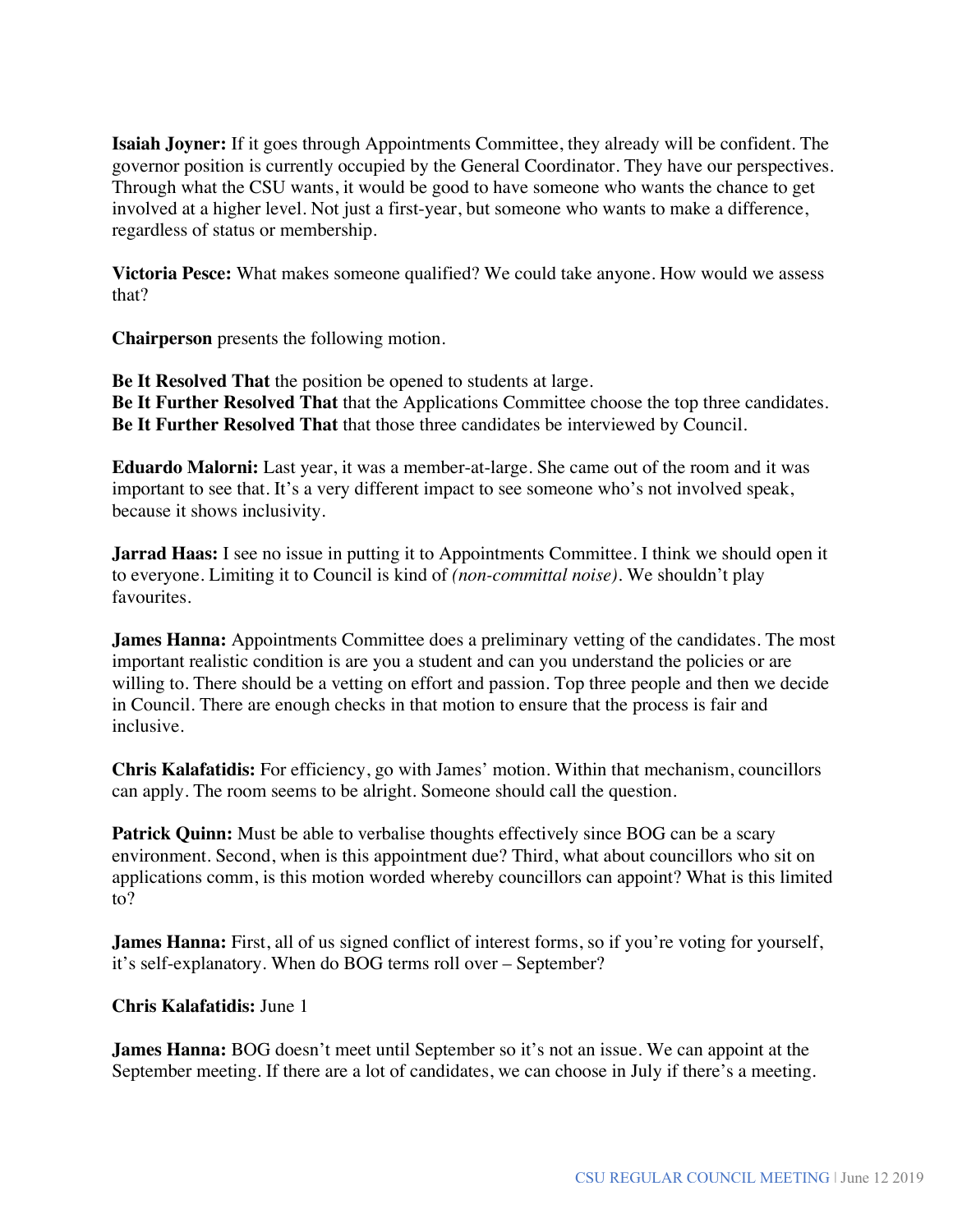**Victoria Pesce:** We should modify the motion, either councillor or member at large. 'Either/Or' but not 'and'

**Victoria Pesce** motions to modify the motion to involve either/or. Seconded by **Nicholas Hamel**.

**Jarrad Haas** calls to question. Seconded by **James Hanna**.

#### **VOTE**

For: 11 Opposed: 0 Abstentions: 0

*Motion Carries.* 

## **d) Sustainability Committee**

**James Hanna:** I have to go. There is a temporary repeal to bring it back to the old regulations book. They were only supposed to change spelling, but they changed a bunch. I encourage everybody to agree with Patrick's motion to fix this.

**Chairperson:** Support is noted in the minutes. Would anyone like to nominate themselves for SC?

**Hannah Jamet-Lange** nominates self. Seconded by **Victoria Pesce.**

**Hannah Jamet-Lange**: I would like to be on the committee because I care a lot about the environment. We need as much support as we can get.

**Ahmadou Sakho** motions to have Hannah on SC. Seconded by **Salman Fahim Syed**. **Hannah Jamet-Lange** *is appointed onto Sustainability Committee.*

## **7. New Business – Substantive**

**a) Resolutions Passed at Council-Elect Isaiah Joyner** moves to ratify resolutions passed at Council-Elect. Seconded by **Jarrad Haas.** *Motion carries.*

Recess. Council resumes at 20h10. **b) Annual Operating Budget 2019-2020**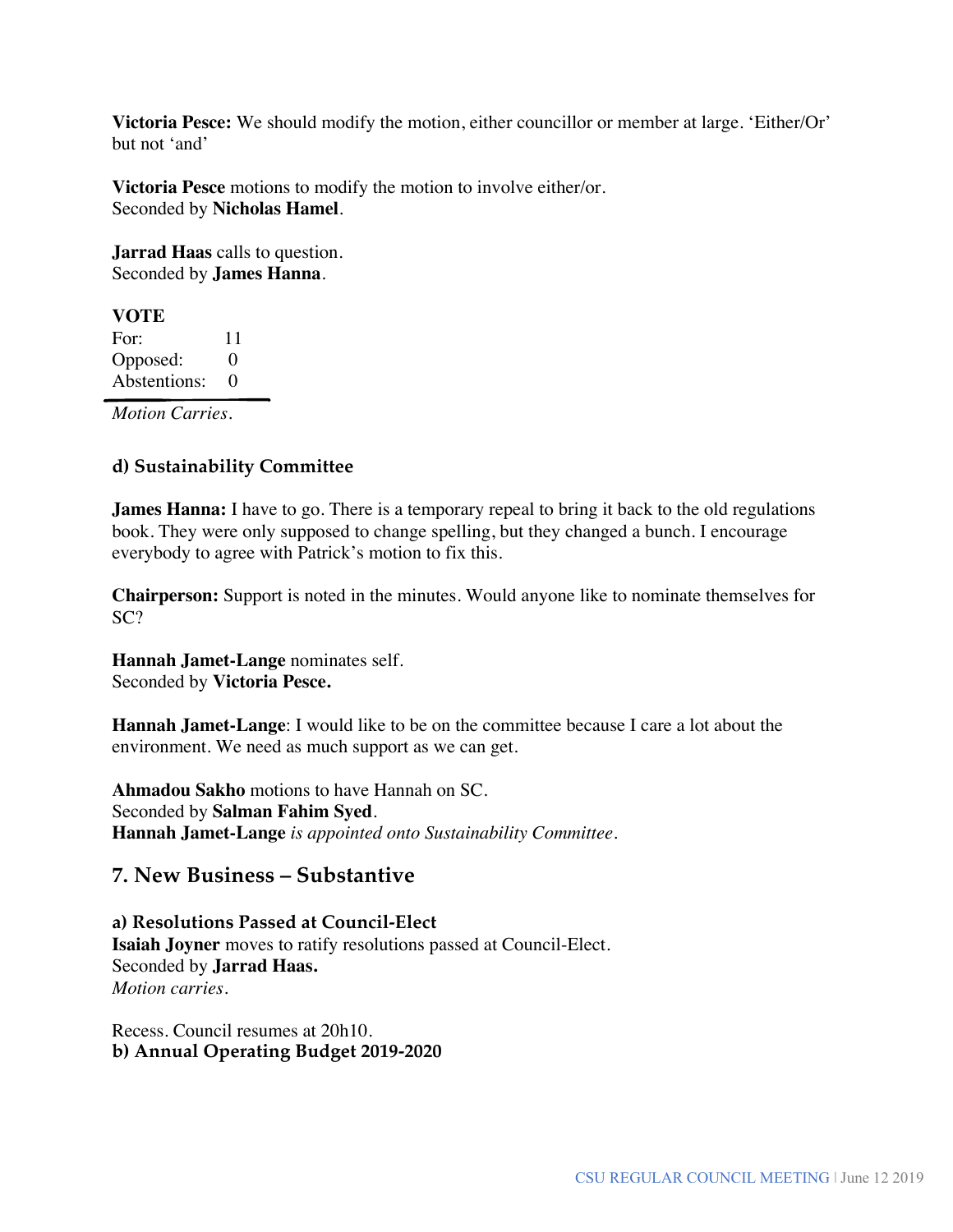**Désirée Blizzard:** Before I post this to the Concordia community, raise any concerns. Clubs had been in deficit. So, increasing those really has an impact on their functioning. Increased fee levy means increased student fees. This year, the executive team wants more advertising for the handbook. Student Engagement Initiatives has gone up because we want to engage with the students more. All money is going back to the students. Council will get more food. Ensure that when we give initiatives more money, they spend that money. Try to have policies or understanding with students that money given out must be used. All money cannot be given out to not be used. HOJO is having a planned deficit.

**Salman Fahim Syed**: Why can't HOJO use the surplus?

**Désirée Blizzard:** It's not enough. They don't want to keep spending money. The CCSL grant would be big enough to cover the whole website's expenses.

**Maha Siddiqui:** They need more than \$10 000/year for deficit. Why can't the grant give the remaining money?

**Désirée Blizzard:** With expenses from the last few years, HOJO knows this money isn't enough. HOJO needs more money. Working with the General Manager of CSU, the students will only give grant if HOJO uses the surplus.

**Ahmadou Sakho:** To clarify, most of the surplus is from students who don't spend the money.

**Désirée Blizzard:** We want clearer policies that if you borrow for April, you should bring invoices for April. Situations with account software where all invoices are processed, and it doesn't represent what money executives have in that budget and people aren't coming to ask for that money until months later.

**Isaiah Joyner:** Last year's budget is last year's budget. If someone asks for funds before the fiscal year is up and doesn't spend it until months later in the next fiscal year, we couldn't give that money to another group.

**Victoria Pesce:** Were you planning on making that contract?

**Désirée Blizzard:** This \$21 000 contract is at the end of this fiscal year. But that is something we want to implement.

**Victoria Pesce:** How long is long-term? For CSU, three years is long-term, but is it five years?

**Désirée Blizzard:** We don't know yet, were in talks with Sophie.

**Maha Siddiqui:** How would we do that? Increase fee levy for GS?

**Patrick Quinn:** Service Manager. Since GS for LIC, we don't have to serve them. But that's not right. What Walter has been doing is gathering signatures for a petition to bring to referendum in the fall. So, fee levy for GS.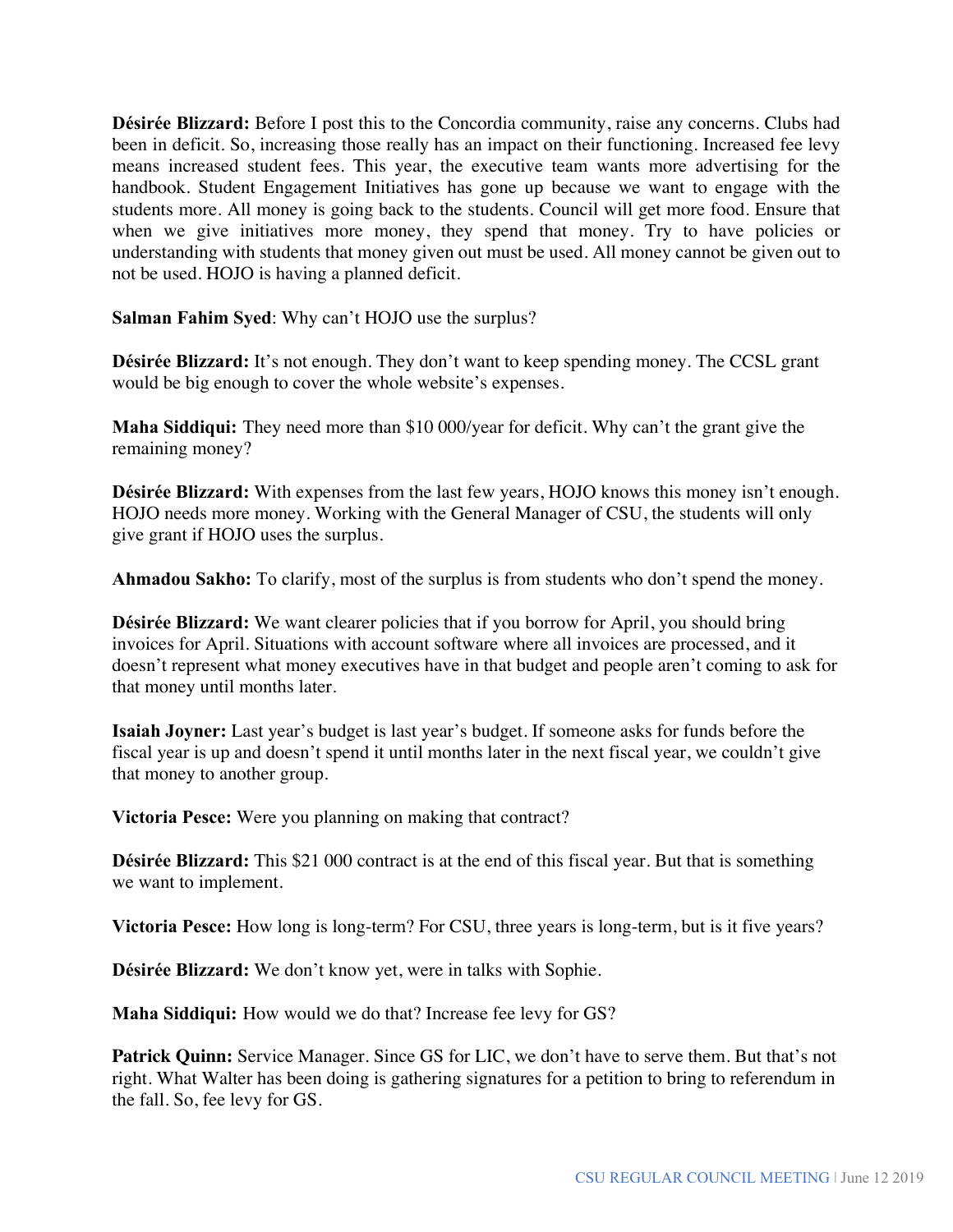**Maha Siddiqui:** Have we thought about having a meeting?

**Patrick:** GSA have been notoriously unresponsive. Getting this done will be priority for LIC. I will be supporting. They've gone through general and councillor.

**Maha Siddiqui:** I think a referendum is an option. Because they've been difficult in the past, Walter should arrange a meeting with the chairperson in GSA. It will benefit them to work together with CSU on this.

**Chairperson:** We're getting off-topic from finance.

**Désirée Blizzard:** It's not first-come-first-serve, we need to give money to clubs fairly. We don't want to run a deficit for clubs. Everything has to be perfectly even. Clubs and Space policy for constant communication. We need to show how they will spend the granted money. All projected expenses will be accurate.

**Maha Siddiqui:** Don't we have rainy day funds?

**Désirée Blizzard:** We do have an SSAEL fund, which is for our legal, accessibility, and so on.

**Isaiah Joyner:** We're going to be as strict to the budget as possible. We want to make sure the finances are stable. We have a safety net, but we will have to build up that cushion.

**Désirée Blizzard:** Future plans, we will be proposing this June meeting to be on the third Wednesday, so we have more time to do up a more accurate budget.

**Victoria Pesce:** Can we move to make that option a Thing?

**Chairperson:** It has to be in referendum. It's a by-law.

**Elias Huckel-Fidalgo:** Having a bit of extra time would give us time to have multiple meetings to elaborate. We would have more meetings for next time. It's the beginning of the mandate, so some of us are still learning the different services so it's hard to delve into the thick of it.

**Jarrad Haas** moves to approve the budget. Seconded by **Victoria Pesce**.

**VOTE** For: 10 Opposed: 0 Abstentions: 0

*Motion Carries.* 

**c) Governance Review**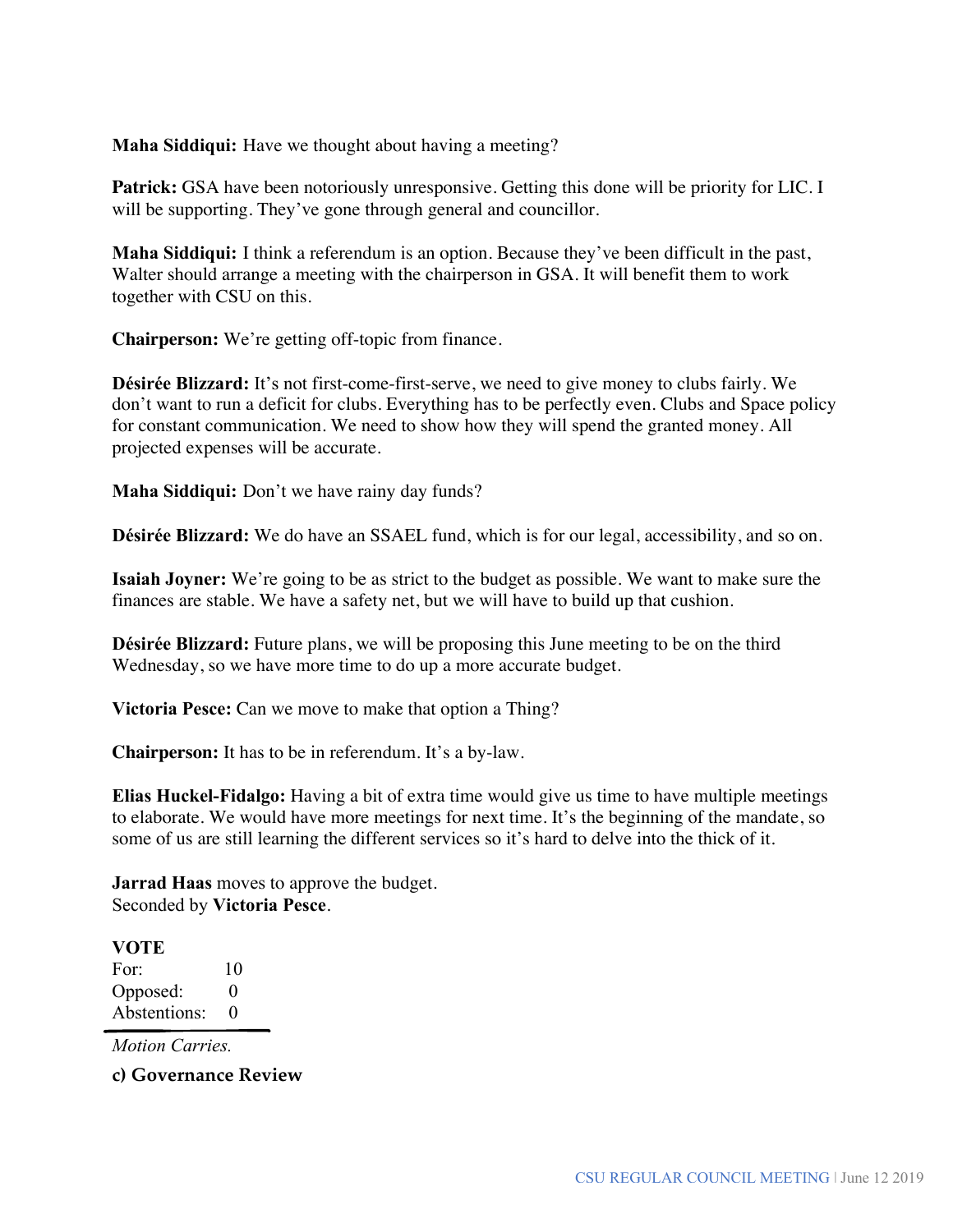**Patrick Quinn** presents the following motion*.* Seconded by **Maha Siddiqui.**

**Whereas** the new Standalone Policies passed at the May 8 Regular Council Meeting are incomplete, as the *CSU Clubs Policy* and *CSU Community Action Fund* cannot be found;

**Whereas** the Standalone Policies were passed with the intention of solely correcting spelling errors and inconsistences;

**Whereas** additional changes other than spelling errors and inconsistencies were added without the consultation of Council and Policy Committee;

**Whereas** spelling errors and formatting errors remain;

**Whereas** the CSU cannot operate under two systems of policy at the same time;

#### **Be it resolved:**

- That the Standalone Policies be temporarily repealed, with the exception of the Code of Conduct and Sexual Violence Policy;
- That the previous Standing Regulations be temporarily implemented in place of the Standalone Policies of May 8;
- That the Policy Committee be tasked with reviewing the policies implemented at the May 8 Council.
- That after the review, the Policy Committee present the policies at the September Regular Council Meeting for final approval.

**Patrick Quinn:** CSU is without these policies. The second issue is the applications policy. There were parts added to the policy that never went through Council. Sep 8, 2018. None of these passed through Council. I've checked all the minutes. This motion specifically talks about spelling errors. I'm here to ensure that this is done properly. My motion is to temporarily repeal this until September, so we have policies that are good with everyone.

**Victoria Pesce:** I'm not opposed. The meeting on May 8, we voted that we were allowed to change it. I understand we were missing policies, but I feel like something is missing in this.

Patrick Quinn: If you read the motion itself, it's only for spelling and inconsistencies. There still are errors. Adding stuff never brought to Policy was never within the spirit of that motion. That, to me, is wrong. I voted for this motion, and this is for making sure this is done correctly. This was done rushed and there are now issues. Also, we're operating under two policies, and there are gaps in CAF.

**Victoria Pesce:** Are you going to use the current one as a framework?

**Patrick Quinn:** There is a policy on policy development. We would be using and following that framework.

**Maha Siddiqui:** Instead of rehashing the past and placing blame, let's look at now. We have CAF and Standing Regulations, and we need to work on these policies. This policy seems to be very extensive. I recommend all Council members to take time to read through it, and if any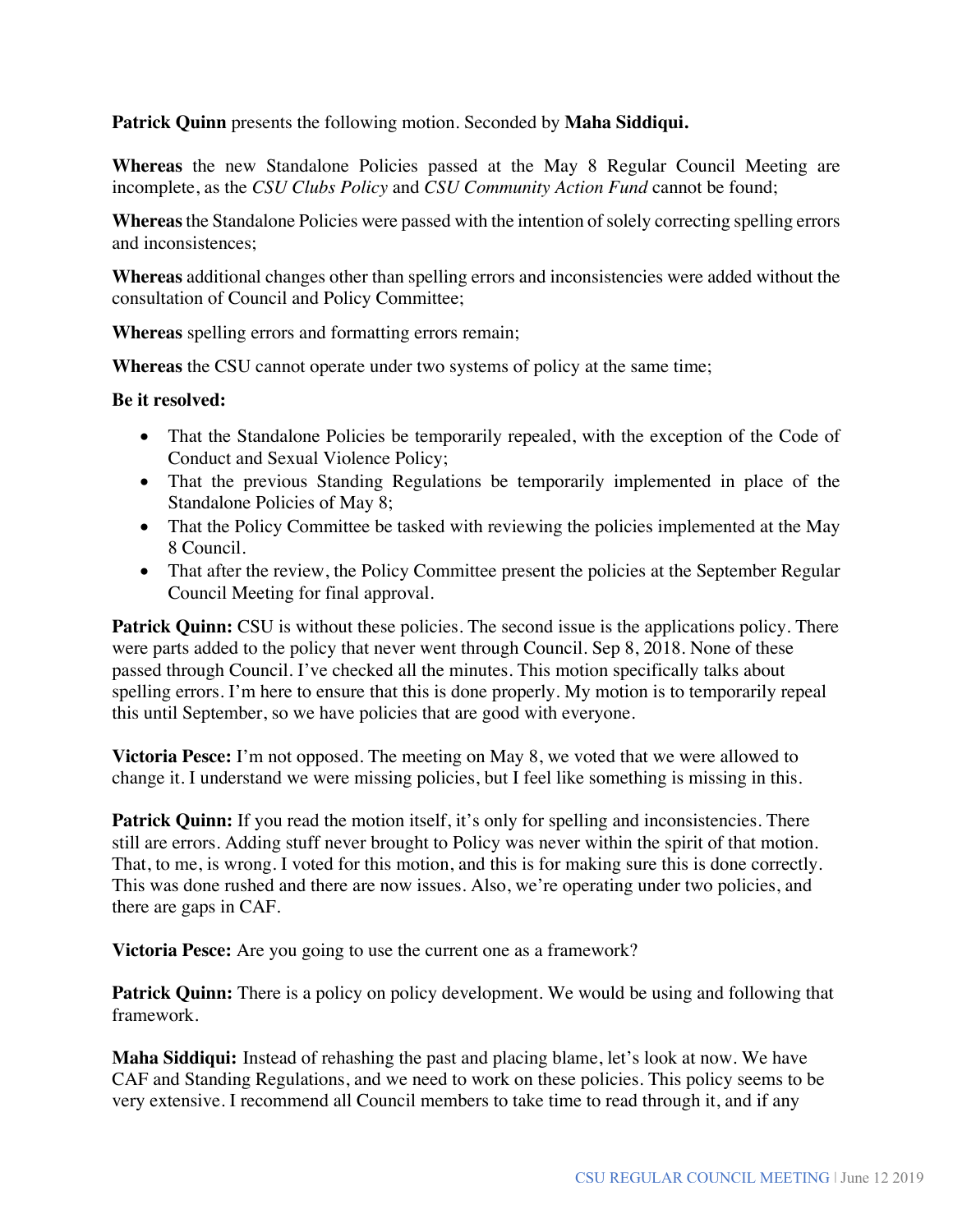concerns we should ratify that right away. That's one motion. Missing policies for Clubs and Space, that's on Committee. All these policies are drafted by students before we put it online and this is what we are accountable for, isn't there a person making checks?

**Patrick Quinn:** A student or a lawyer goes through it. Mostly students. The Sexual Harassment work went through a lawyer.

**Chris Kalafatidis:** In the office, today, we don't have a Club's policy. Now, we're in this hybrid system where we follow certain things from one or the other. I don't feel comfortable not knowing which document to follow. I say we do it once and right. We shouldn't do it right now; we aren't able to know if they're good policies. What Patrick proposes is to use the Standing Regulations for the summer and reflect on what was given to us. We shouldn't rip it apart -- its good work, but once it's passed, we have to stick with it. We can't be struggling through documents.

**Ahmadou Sakho:** We should move any decision about this to the next meeting, so we have a better idea of what to change and how the CSU is going to work.

**Maha Siddiqui:** For executives to do your jobs, you need something solid to refer to. You have to understand none of us has had time to review this policy. The Policy Committee needs time to draft up missing polices. Councillors need time to review Clubs and Spaces, this policy and CAF to see if we agree. Just for the summer, as an interim, you want to follow Standing Regulations while Standing Committee follows DR. So, by September, all councillors have had time and pass on a vote.

**Chris Kalafatidis:** That's what Patrick is proposing.

**Maha Siddiqui:** Someone can hold us liable for this. We need one coherent document that needs to be reviewed by a legal professional. And no spelling mistakes.

**Isaiah Joyner:** If we wait till the next meeting to make a decision, it almost seems like procrastination. I'd have to look at Standing Regulations or CAF. We need to make a decision today on if we continue with hybrid or abide by Standing Regulations.

**Marin Algattus:** To simplify, we used to have Standing Regulations and then at last year's main meeting, they decided that because of inconsistencies, they needed to create mini specific policies for consistency. Proposing to keep following Standing Regulations, to ensure new policies make sense.

**Eduardo Malorni:** We need rules to follow, and we don't right now. We don't want to change most of what happened in those policies. The idea was to take the big book, break it down into chapters that work independently so there's no cross references. This was very last minute they tried to fix it in time, but they didn't. We're responsible for this now. We want to fix those mistakes. Also, getting a professional to read these policies. We can do a great job, and we need help.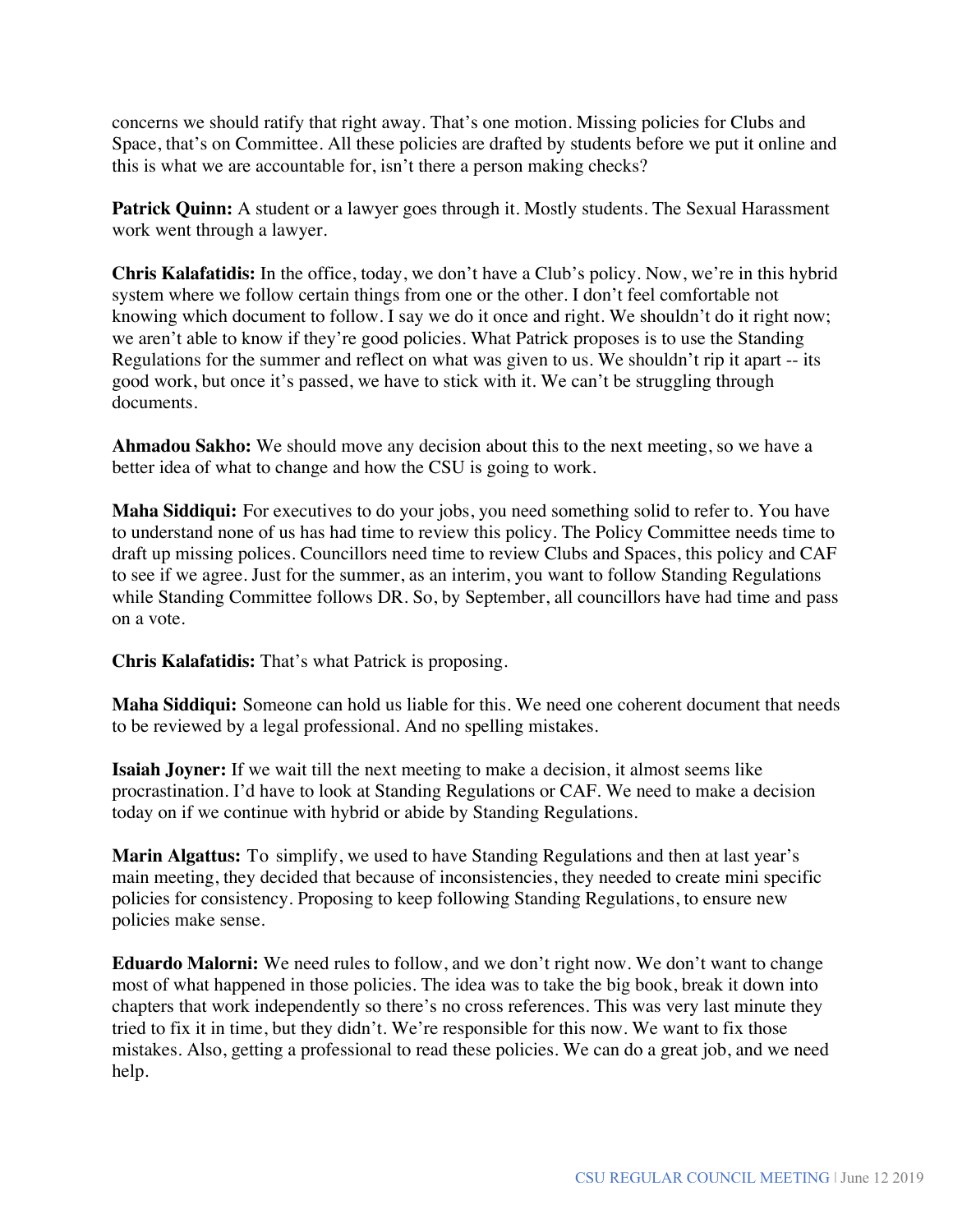**Chris Kalafatidis:** We should get a lawyer. I'd like to make a (friendly) amendment. That Be It Resolved that a lawyer reviews policy changes at some point. Seconded by **Maha Siddiqui**.

#### **VOTE**

For: 10 Opposed: 0 Abstentions: 0

*Motion Carries.* 

#### **d) Honorarium for Council**

**Maha Siddiqui** presents the following motion. Seconded by **Salman Fahim Syed.**

**Whereas** Council-Elect members don't receive any compensation for their work in the CSU, **Be It Further Resolved** that Council-Elect members receive an honorarium.

**Maha Siddiqui:** My motivation for that is because we are all passionate but not compensated. Not only will this validate the time and effort, this will be a way to hold members accountable and offer more motivation. We cannot maintain grades, Council, or jobs, because there is not enough time. We need help in filling up these empty seats and get more Council-Elect members into the room. I motion for Council members to receive honorarium. Eligibility criteria: BOD must One, be a Council-Elect member who attends all meetings. Two, be actively involved in CSU, at least part of one committee and attends all committee meetings with the exception of special meetings. Three, they must attend compulsory training. If they fail, Council members will revoke that member's honorarium. The amount would be determined by operational role. There would be a fixed meeting wage. This motion is for BOD to have honorarium. I enjoy input. My proposal would be for each Council meeting to have a fixed wage of \$200 for the five hours. Each committee meeting would be \$150. For each additional hour, \$100. This proposal would be what we wanted. Note: Just non-councillors voting would be a conflict of interest, but I don't think the By-Laws allows that.

**Jarrad Haas:** I'm off work to be here, and others are too. I'm out-of-province, and there are international students who need to pay bills. Councillors make their best effort to be there without compensation. With honorarium, we can be a good student, worker, councillor and pay bills. Don't want to be in a position to choose between the three. CSU is for being able to part of Council, should be able to pay for Council. We shouldn't have to worry that the CSU might be why I can't pay rent or tuition.

**Victoria Pesce:** I want to second that. I want to take that opportunity cost to help students. But honorarium would make a difference. Not just in spending time, but it would be valued and justified. How much has to go through Policy, but a lot of us do go above and beyond. **Isaiah Joyner:** I support councillors getting honorarium. But obviously, there is a give and take. When you're in an executive, this is a job. An honorarium is a thank you for having to sit on certain boards. It's performance-based. Once you complete your mandate and you followed all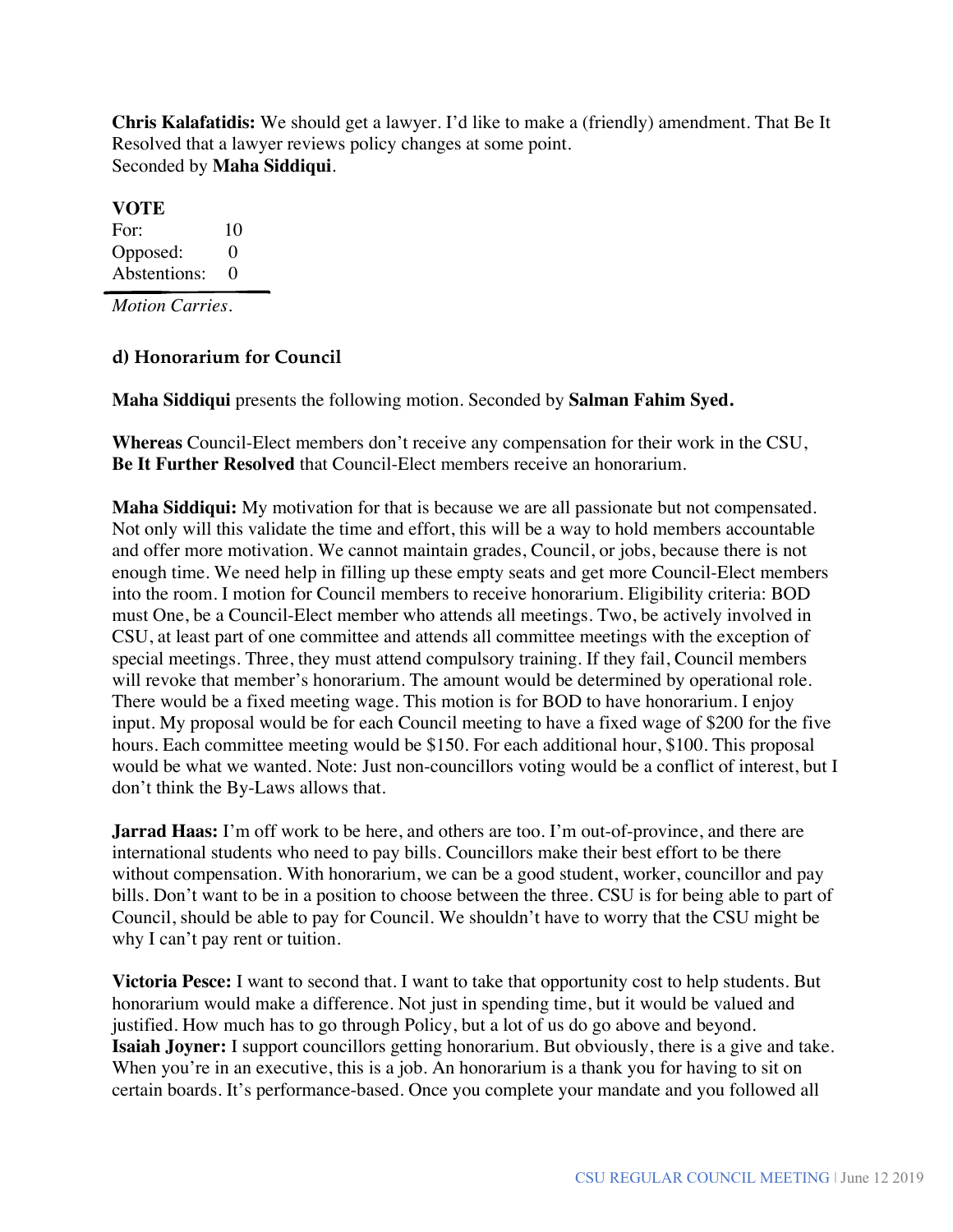the rules, it's a thank you. It's not about being paid minimum wage. It's also about taking proactive involvement in the community.

**Marin Algattus:** For anything to be added to Standing Regulations. I believe for the conflict of interest issue; this needs to be brought to referendum, not voted on. Question: they're not eligible for honorarium, does that mean if they miss one, they lose it completely? For this to be not a conflict of interest, it would have to be at the end of the mandate, so you don't benefit from it.

**Chairperson:** The motion is just for councillors to receive an honorarium, not to flesh out the details.

**Maha Siddiqui:** This motion on the table is just for an honorarium. I don't think it's unjustified. It would give us the incentive to show up to every single meeting. No one here came to make a profit. We all volunteered anyway to put out this work. This is to do it better. And to give incentive to join us. Afterwards, all the logistics will be discussed. Also, this issue doesn't need to go through referendum. This motion for Council to get an honorarium, can be passed in this room, technically.

**Désirée Blizzard:** Honorarium would be a good idea. This would be through Policies. Would it be more efficient if once we bring this motion, if it's more efficient to have all the details fleshed out? What should the timeline look like? When would this be implemented?

**Maha Siddiqui:** I have a proposed model. There's already a drafted policy. As soon as we have policy meeting, once approved by Policy Committee, it will be presented to Council.

**Désirée Blizzard:** Concerning money, does it pass through Finance Committee?

**Maha Siddiqui:** Finance Committee and Policy will have to work out where the money will come from. Once Policy has a concrete model, once finalised will it be brought to Council. A plan to propose and vote on this should be presented by the next meeting.

**Eduardo Malorni:** A lot of issues. One, though you say no conflict of interest-

**Chairperson:** Please address the chair.

**Eduardo Malorni:** Sorry. The fellow member is on Policy and so she will pass it. The numbers are outrageous. In this room alone, there are 11 of you, and that adds up very quickly and blows the budget. We don't have that money at all. We've been arguing where to get money from all day, and the numbers don't make sense, and would not be able to pass. This would have to pass through referendum for it to be fair and not abused. Then, next year's mandate can always force an increase.

**Chairperson:** About the conflict of interest policy -- Council is a decider if there is a conflict of interest or not.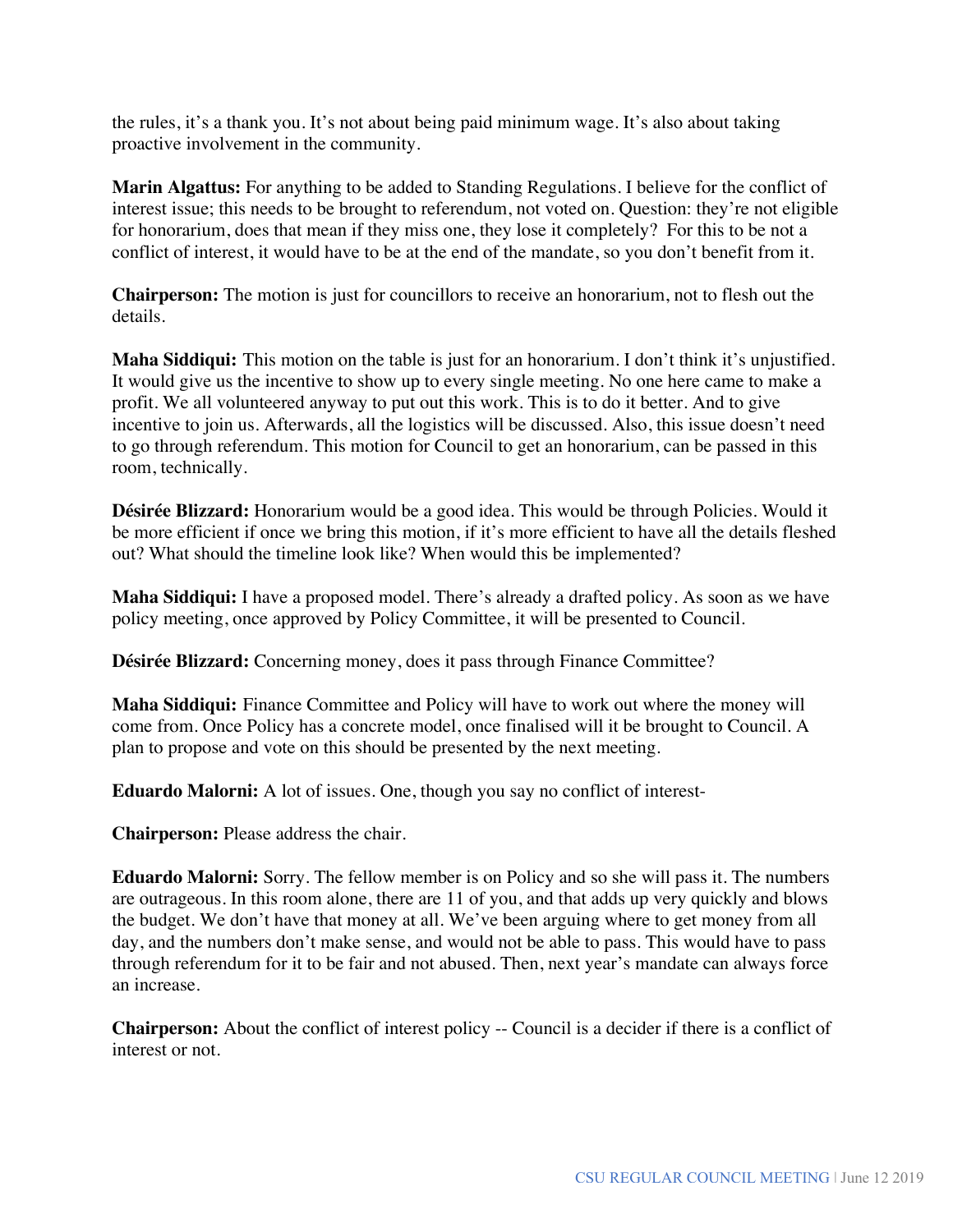**Ahmadou Sakho:** We're not here to get something out of it, most of us are sincerely trying to improve the school. The way we should calculate should be based on participation. It should be up to committee and executives to see if you're a councillor who went above and beyond to say okay, this person deserved honorarium and we vote.

Patrick Quinn moves to send this to Policy Committee. Seconded by **Elias Huckel-Fidalgo**.

**Maha Siddiqui:** The reason why I brought this motion the way I did. Right now, I just want to motion if Council members should even receive an honorarium. That fact is uncontested; I believe that motion should pass on its own. If I could modify my motion to –

**Chairperson:** No. The motion to pass motion to another committee supersedes that.

**Maha Siddiqui:** Afterwards, logistics will be discussed thoroughly. So, in September meeting, we have something concrete to vote on.

**Isaiah Joyner:** There's a degree of transparency and how it looks to the outside. Right now, it looks like councillors want honorarium and the decision goes to councillors who want honorarium. I know we can get off on a technicality. But if we pride ourselves on technicalities, that looks like corruption. We should be transparent with the student body.

**Désirée Blizzard:** I think it's a good idea. What caught my attention was the numbers. I understand these are estimates. I'd like to amend the motion to also bring to Finance Committee to figure out the specifics. Figuring out a way to make a way to work with the funds we have is a possibility.

Seconded by **Elias Huckel-Fidalgo***.*

**Victoria Pesce:** Salary and honorarium are not interchangeable. Numbers are crazy. The merit system isn't a bad idea. Since it's a year, it motivates people to do work properly for a year. Something you get if deserved. As for PR and image, it looks bad. But it's something that would motivate the half of the room that's not here.

**Chris Kalafatidis:** One, is this conflict of interest? Yes. So, bring to referendum, it might look better. If \$80, we could be motivated to make meetings more focussed. Motion to push to Finance Committee and Policy, we can bring back to Council if it goes nowhere within those Councils. If we push forwards to those Councils, will move forward.

**Jarrad Haas** calls to question. Seconded by **Ahmadou Sakho.**

## **VOTE**

For: 9 Opposed: 0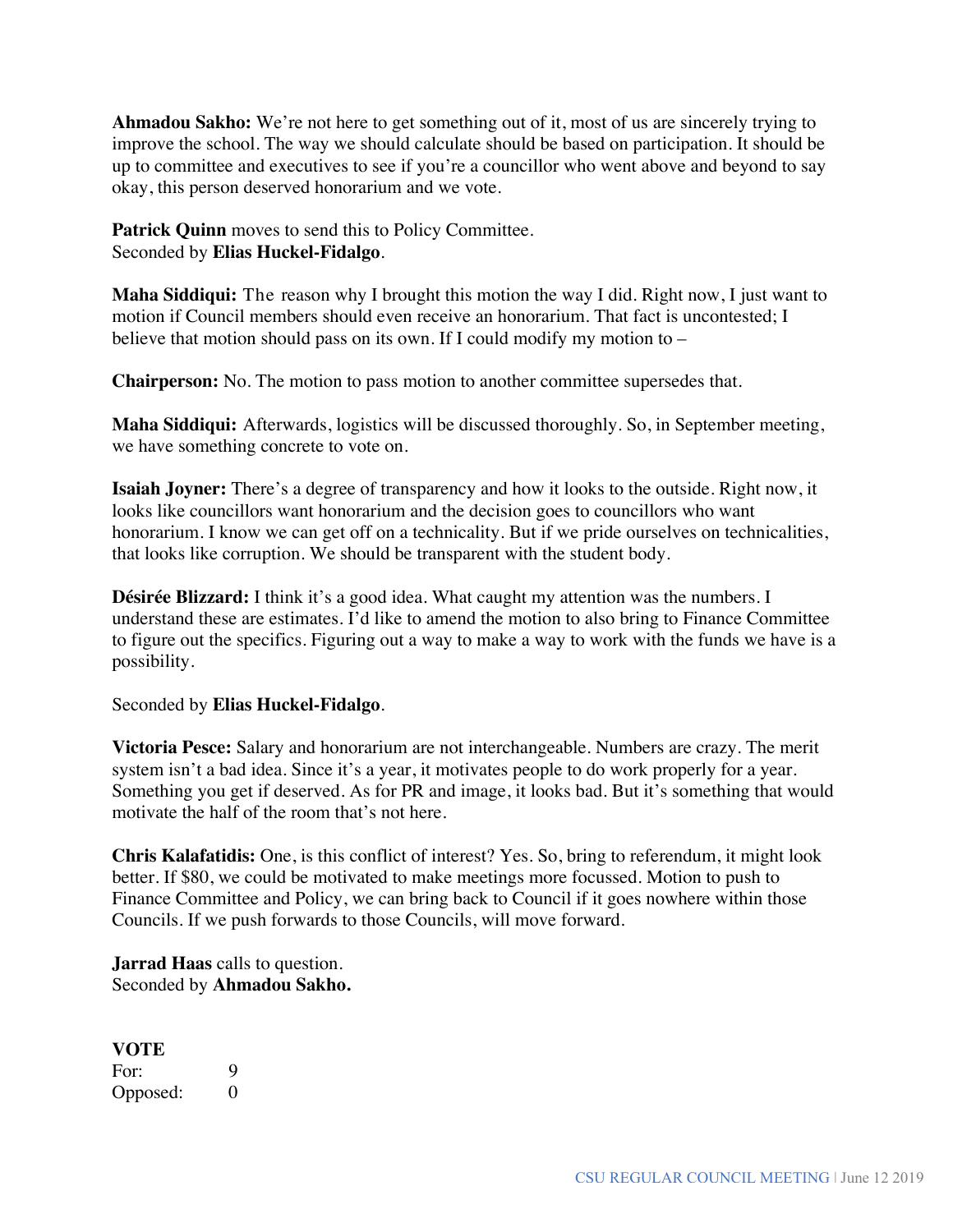Abstentions: 1

*Motion Carries.*

#### **e) Annual Campaign**

**Isaiah Joyner:** Each member on committee asked to give the top choices. The committee choices are mental health (MH), sustainability, climate justice (CJ). Do we want a campaign around sustainability or MH? To stop the mentality that we can do nothing to stop climate change.

**Ahmadou Sakho:** Did you think about working with Waste Not, Want Not? We voted to give them money, so it'd be good for momentum.

**Isaiah Joyner:** There's a point on the slides regarding partnerships with different sustainability groups.

**Ahmadou Sakho:** Being sustainable and CJ aren't the same. Sustainability is society and the government. It's going to help change Concordia culture.

**Victoria Pesce:** Debating MH, and sustainability and environment, realistically, there are different definitions?

**Isaiah Joyner:** Everyone has a different definition of sustainability. If it's a CJ campaign, it'd be environmental-centric. CJ is centred around the 1% but people getting the resources aren't the ones suffering. If just CJ, it wouldn't be sustainable. Once you include sustainability, there are connections between both.

**Victoria Pesce:** My proposition was about the environment. Your environment does affect how you are. Will you take sustainability and adapt it to other things as well?

**Isaiah Joyner:** If you preserve MH, you're leading to sustainability. We wanted to focus on social justice – discrimination and sexual violence; These aren't sustainable practices. If we previously campaigned on something in the past, there is allocated funding to that. We make sure to put funds there for students who want to continue the fight. A bunch of resources will go to these.

**Isaiah Joyner** moves to have annual campaign to focussed on sustainability and CJ. Seconded by **Victoria Pesce**.

**Isaiah Joyner:** There is a gap between the union and the different members. It feels like we're hard to reach, which we're not. The external needs and wants to be sustainable can help the CSU image.

**Ahmadou Sakho:** Might be good to add fall reading week to campaign for fall reading week and MH.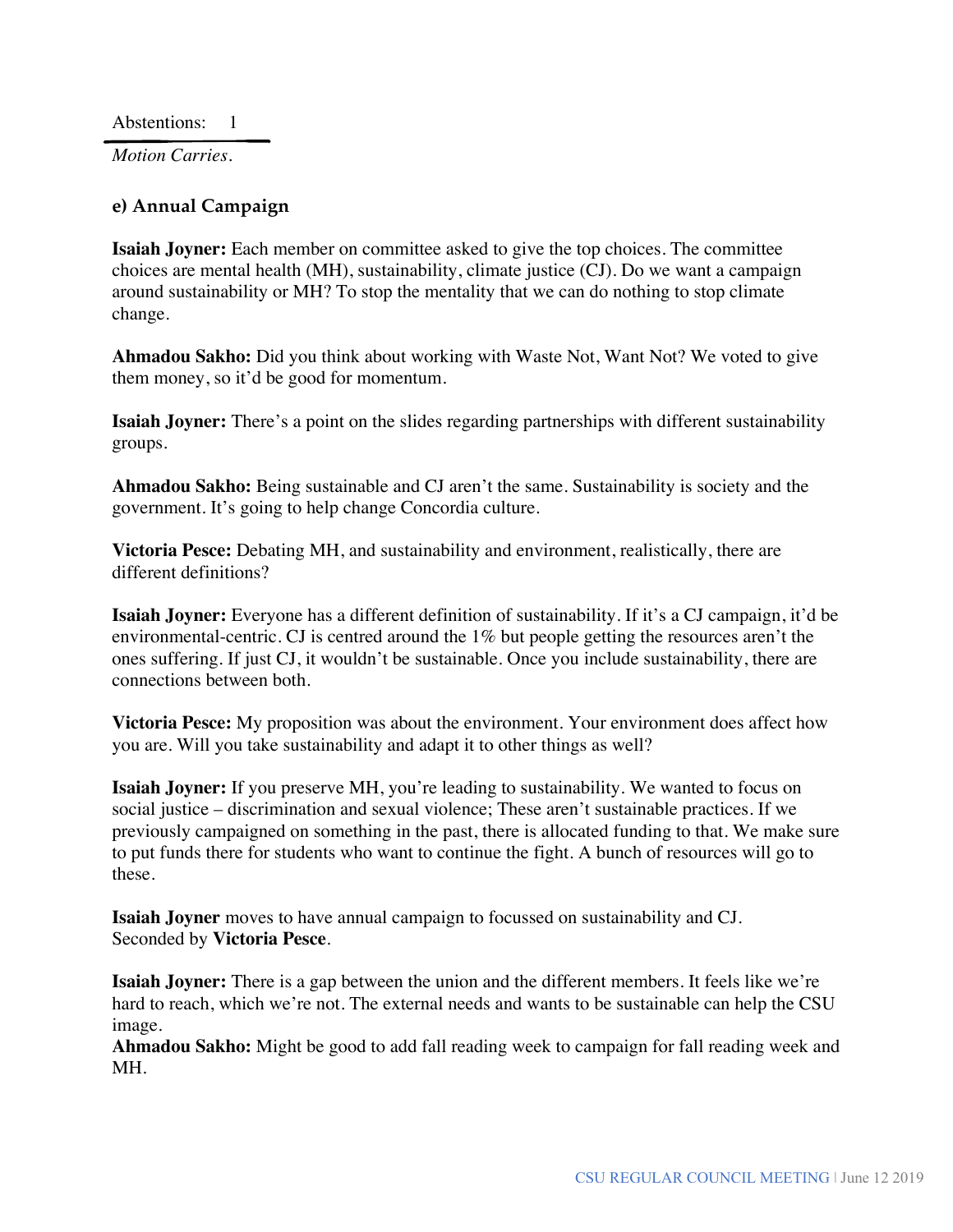**Maha Siddiqui:** I want to make sure there's something for MH.

**Isaiah Joyner:** MH is a strong suggestion, and that's why you see a bunch of people split between sustainability and MH. But even with that, we're going to have MH Awareness Week. We're always pushing university to improve MH services. We can justify supporting MH.

**Maha Siddiqui:** Currently, there is a sustainability campaign through co-op. It's an easy push since its already out there. Since there are a lot of campaigns and since we're already finding those organisations, wouldn't it be fair to turn to another funding to have exposure to help that even more? MH is something very important, important to see that reflected in the campaign.

**Hannah Jamet-Lange:** We can have MH as part of that. We wanted to stick with sustainable practices. There's already so much support for CJ and sustainability, even without the CSU. 180 000 who protested in the march so it would be easiest to reach students. And then also learn about CSU and services. Other universities and CEGEPs are working on CJ and sustainability. It would be good to stand in solidarity with everyone in the province.

**Chris Kalafatidis:** A few months ago, there was a giant march and it blows it out of the water that there is momentum and the government is on the run from the youth. They made the whole youth conference about sustainability. The government is afraid of the youth on this subject, and we can tap into this involvement.

**Désirée Blizzard:** MH has less of a focus. The annual campaign was about sexual violence, and we still had time to focus on tuition hikes. They still put a lot of time and cause. Even if we pick one, there's still flexibility to involve other causes. It's easy because it's so apparent and one of the most pressing. That end of the world report brings a lot of mental health and angst. And good to tie in with MH. Youth are going through that world is changing drastically, there is flexibility.

**Elias Huckel-Fidalgo:** I agree we should focus on sustainability and CJ. And I agree with Chris. Addressing what Maha raised about organisations focussed on those issues, but there are also groups raising awareness and concern about MH and I believe that should not discourage us from what we as a Council wish to encourage. Suggest we could cooperate with Stronger Than Stigma®.

**Isaiah Joyner:** University can be a very disrespectful process. You have to be mentally strong and its always stuff like tuition hikes that's not very sustainable. Yes, it's not like we want to take the easy way out, but in previous years the union is viewed as we are isolated from certain portions of our student body. This year I'd like to bring light to that external portion and build associations with organisations on and off campus. That's also one of the areas that a lot of people are working on, we can collaborate, and it makes it easier to do in general.

**Ahmadou Sakho:** MH is not mutually exclusive to sustainability. Executive Report Campaign on MH campaign. She has very good propositions. I don't see where it's exclusive. CSU can go big. Let's just connect and make change and have good PR.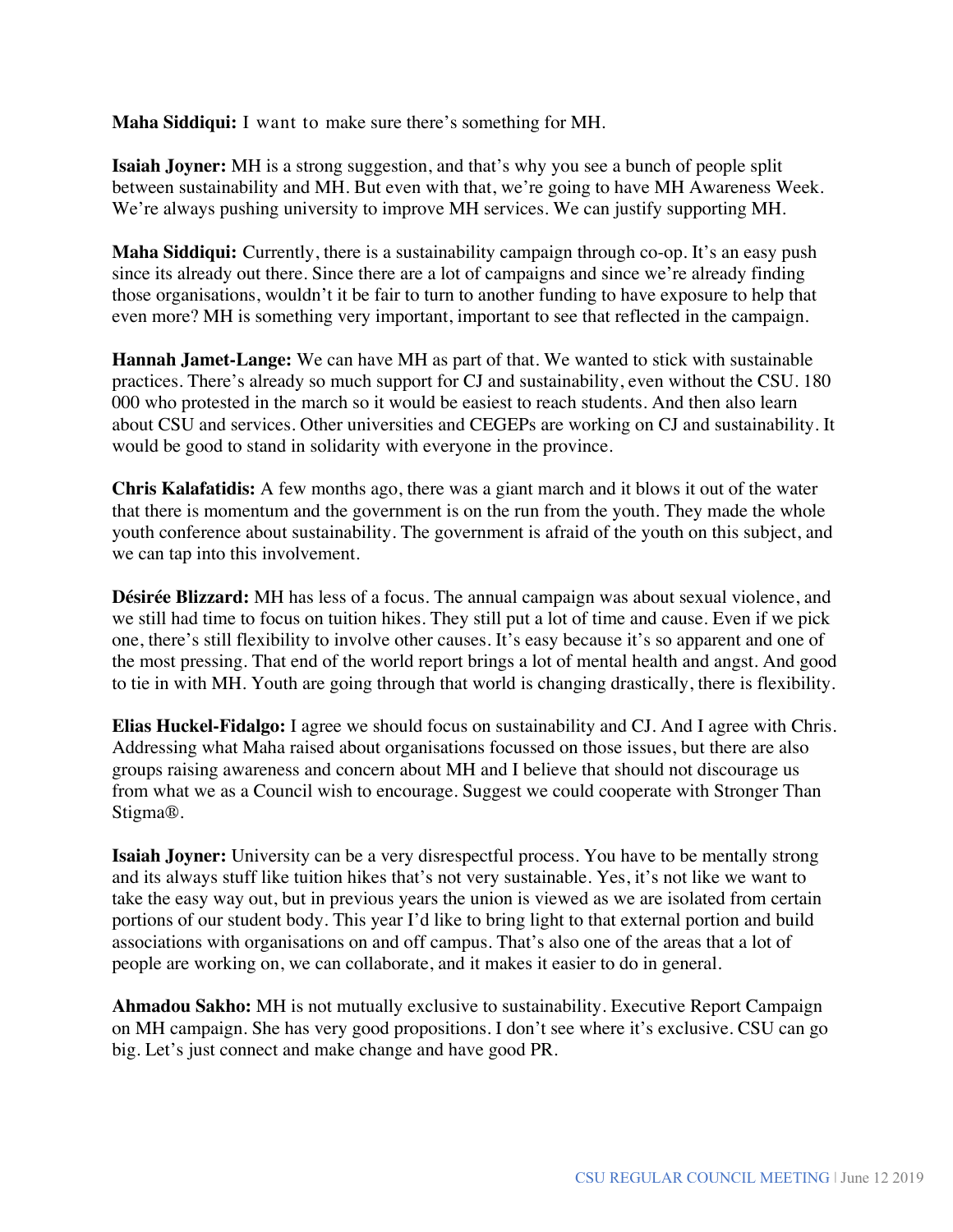**Maha Siddiqui:** For the sustainability campaign, I think the message is getting confused. Not to confuse with the CSU message, we have to define what sustainability truly is. I don't want us to be doing the same thing as something else. We need a distinct and unique message. If its climate change, then climate change. I don't see why we can't have more than one annual campaign.

**Isaiah Joyner:** I am mandated to have one annual campaign. Right now, this is just a name and theme. In September, you're going to see it on the agenda. This is to put the unease that we're going to forget about mental health. There's a whole strategy and vision we have to come up with. By having a broad campaign, we can support different movements within it. Having something that a lot of people are working on, we can get resources to help. MH is easy to justify under sustainability.

**Maha Siddiqui:** Why confuse the message?

**Isaiah Joyner:** The message is going to be centred around sustainability and CJ. The question is about are we going to support things like MH, but it can support it through external committees. The only way I can give money to these external committees is only if it's is connected to the annual campaigns. Justifying this piece, if others need support for MH, I need an annual campaign that is flexible.

**Ahmadou Sakho** calls into question Seconded by **Maha Siddiqui***.*

**VOTE** For: 10 Opposed: 0 Abstentions: 0

*Motion Carries.* 

## **f) Sustainability Report**

**Chris Kalafatidis:** Sustainability Coordinator hasn't been responding to messages. We recognise the need for a sustainability coordinator, and we want to give her a chance. She was very committed before she left.

**Victoria Pesce:** She's not on payroll. There's a job position that should be filled, and it should be done all summer. What are our options? We're allowed to take her out. I would prefer someone who would do the job.

**Chris Kalafatidis:** Our options are mainly divided into two. One, first see if she resigns, which is a possibility. Two, Council can call a special meeting to remove Selena, with a 2/3 vote, and as long as in accordance in By-Laws, it should be sound.

**Victoria Pesce:** Then who would replace her?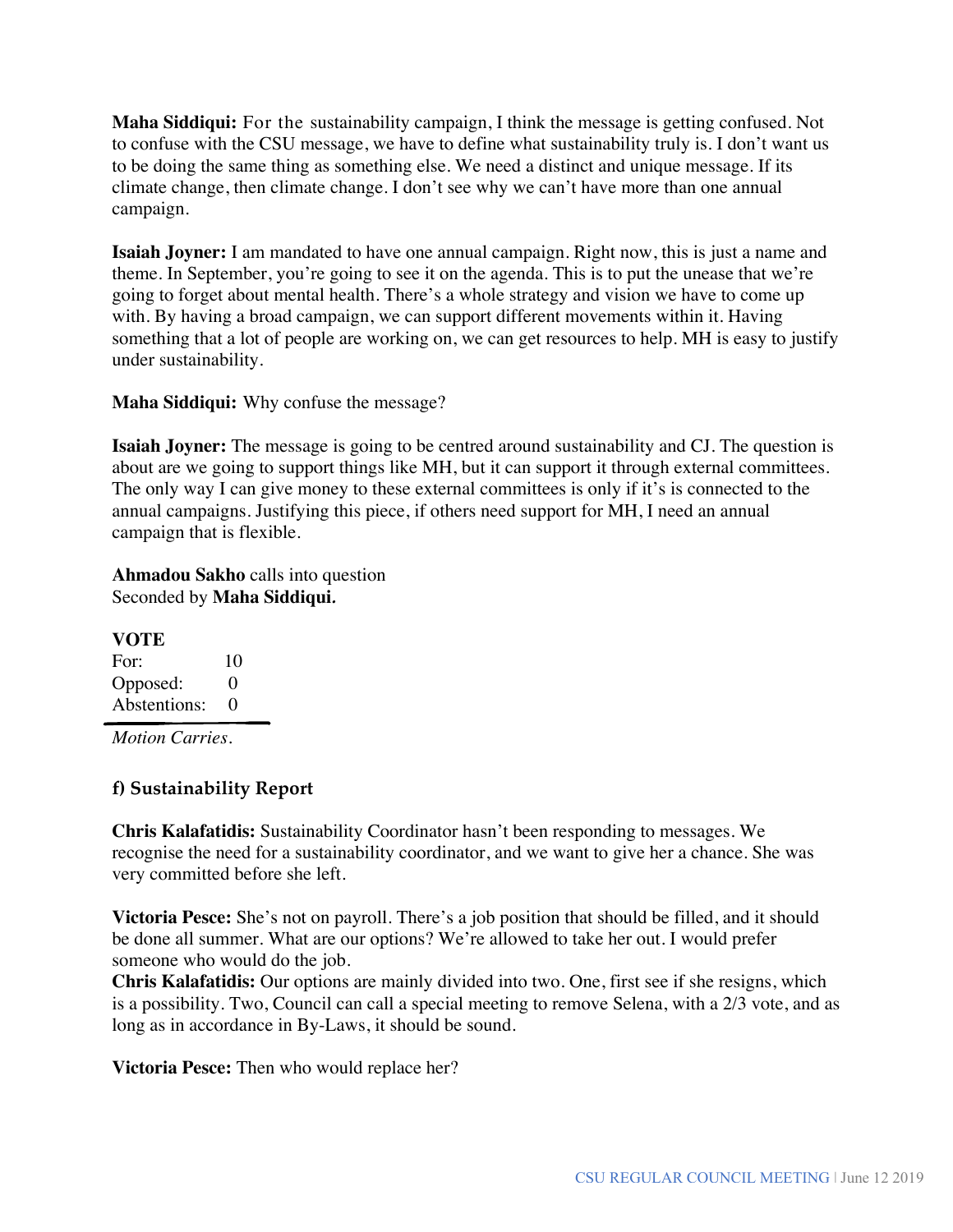**Chris Kalafatidis:** It's up to General Coordinator to pick a candidate, we would want call-outs and interviews. CSU would approve it.

**Hannah Jamet-Lange:** In what way was she invested?

**Chris Kalafatidis:** She showed up to all trainings before she left. Whenever we called a meeting, she came on time and was very active. She seems very discouraged being reinstated and not being able to stay in Montréal.

**Maha Siddiqui:** So, she gets disqualified. This was before the judicial board meeting before deciding if you were going to get reinstated.

**Chris Kalafatidis:** Early April we're disqualified. A few weeks later, we have a trial. We waited on judicial board for a month.

**Maha Siddiqui:** When will she be coming back?

**Chris Kalafatidis:** August.

**Maha Siddiqui:** Is she aware you all have been reinstated?

**Chris Kalafatidis:** Yes.

**Chairperson:** Could we stick to facts and not speculate someone's motivations.

**Maha Siddiqui:** Sorry. But, ever since her mandate has begun, she has not performed her duties and you have not been able to contact her. She has not shown action. And you still want to give her the spot?

**Chris Kalafatidis:** It's up to Council to decide if she should remain.

**Salman Fahim Syed:** When exactly did she leave? They released the results before May 6. She knew in that time she was reinstated because finals were beginning in May.

**Isaiah Joyner:** It took about a month for them to reinstate us. By the time she'd booked her flight, they'd gotten the verdict. Her parents told her to go home instead of waiting to see if she had a job. During training, she said she was supposed to do a lot of things abroad. That's what Chris means by she was invested.

**Marin Algattus:** From what we learned during training, is that one of the executives also left and came back. For Selena's case, her parents were pressuring her to leave. We can update you as she answers us.

**Jarrad Haas:** When will she come back?

**Chris Kalafatidis:** Early August.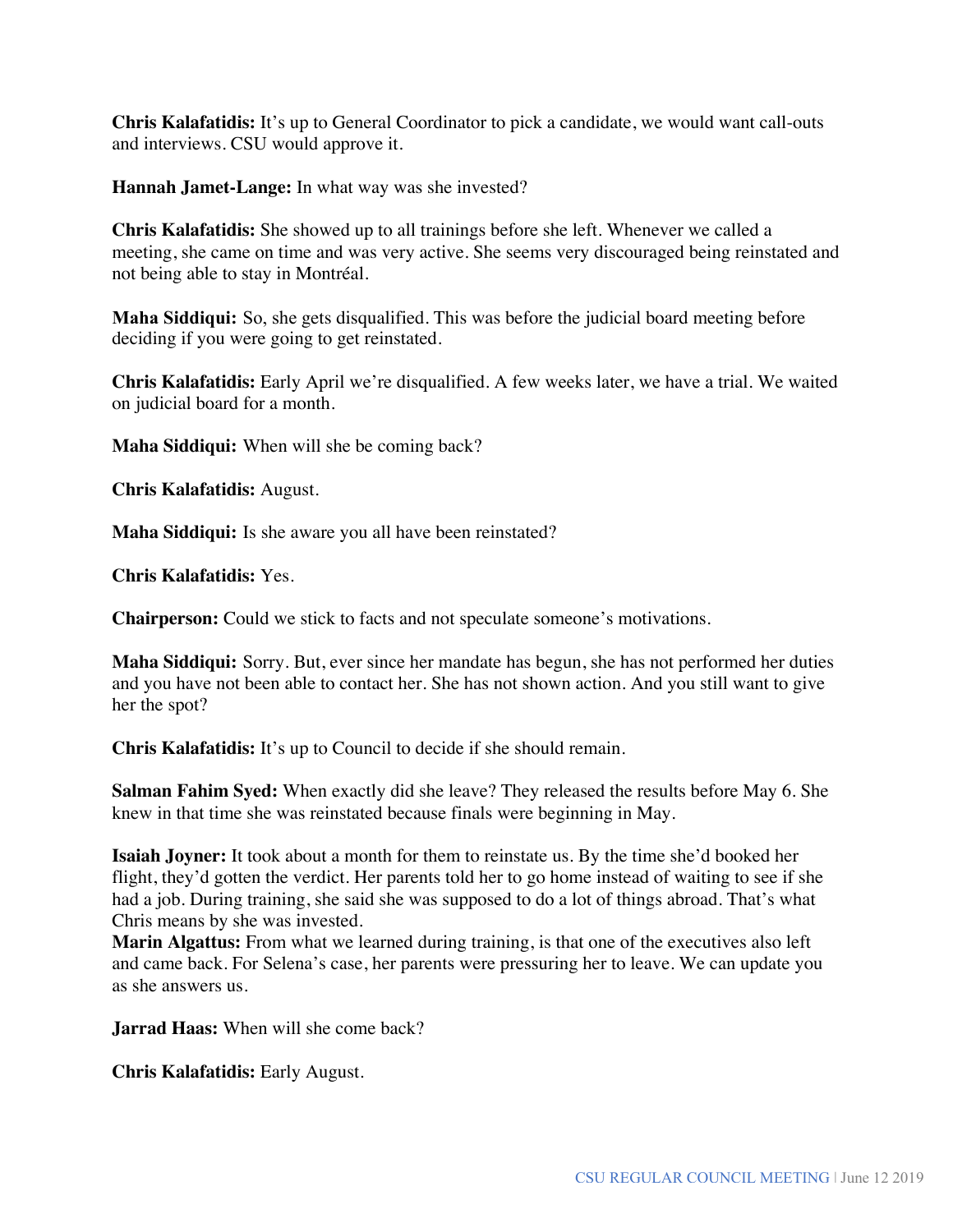**Victoria Pesce:** If you apply for a job, you go to the job and get paid to do the job. We can give her a week to submit her documents. I understand things happen. But apart from personal life, you also have a responsibility. I would say motion to give her a week, and if she doesn't respond, we can have a special Council meeting.

**Elias Huckel-Fidalgo:** Having someone dedicated to the position is crucial. Whether we find someone to temporarily to replace her, we need someone dedicated to the role right now to show the world what we can do.

**Nicholas Hamel:** My concern was about General Coordinator picks who to place. I think its unfair for the second in position to not appoint that.

**Chris Kalafatidis:** When elections end, I think they should end. When you're doing an appointment, then an election, you need to search for people and search for credentials rather than anyone being able to win. We can screen candidates. Runner-ups can run, but why would we pick them over someone more qualified. Council makes the decision. If you're not satisfied with the choice, I can recommend someone else.

**Maha Siddiqui:** There's no issue with her being in Lebanon. The issue is that her mandate has begun, and her role has not been fulfilled. I don't think it's fair for her to come in August while we're scrambling to fix the issue now. It isn't convincing that she's committed to this job. The current priority is to fill that position.

**Chris Kalafatidis:** I think it's imperative to have a sustainability coordinator ASAP. But you need to do things right even if it takes the extra time. If you rush, things will fall apart. If we appoint someone right now without doing our due diligence, it will bite us in the back later.

**Salman Fahim Syed:** When a councillor is not attending a Council meeting, do executives need to give an excusal?

**Chairperson:** She hasn't been here, so she's not getting her money.

**Salman Fahim Syed:** Has Selena sent any emails to the General Coordinator or the team after she was reinstated about how she is not attending meetings.

#### **Chris Kalafatidis:** No.

**Salman Fahim Syed:** She knows that she's not participating. To me, she's not looking very interested.

**Ahmadou Sakho:** This is just an informational, but if we want to do something specific, maybe we should call for a special meeting and focus on the issue and eventually make a decision. By the end of this month.

**Hannah Jamet-Lange**: I don't think having someone temporarily would be good because that person would have to do training for that time period. We should give her a week to send in her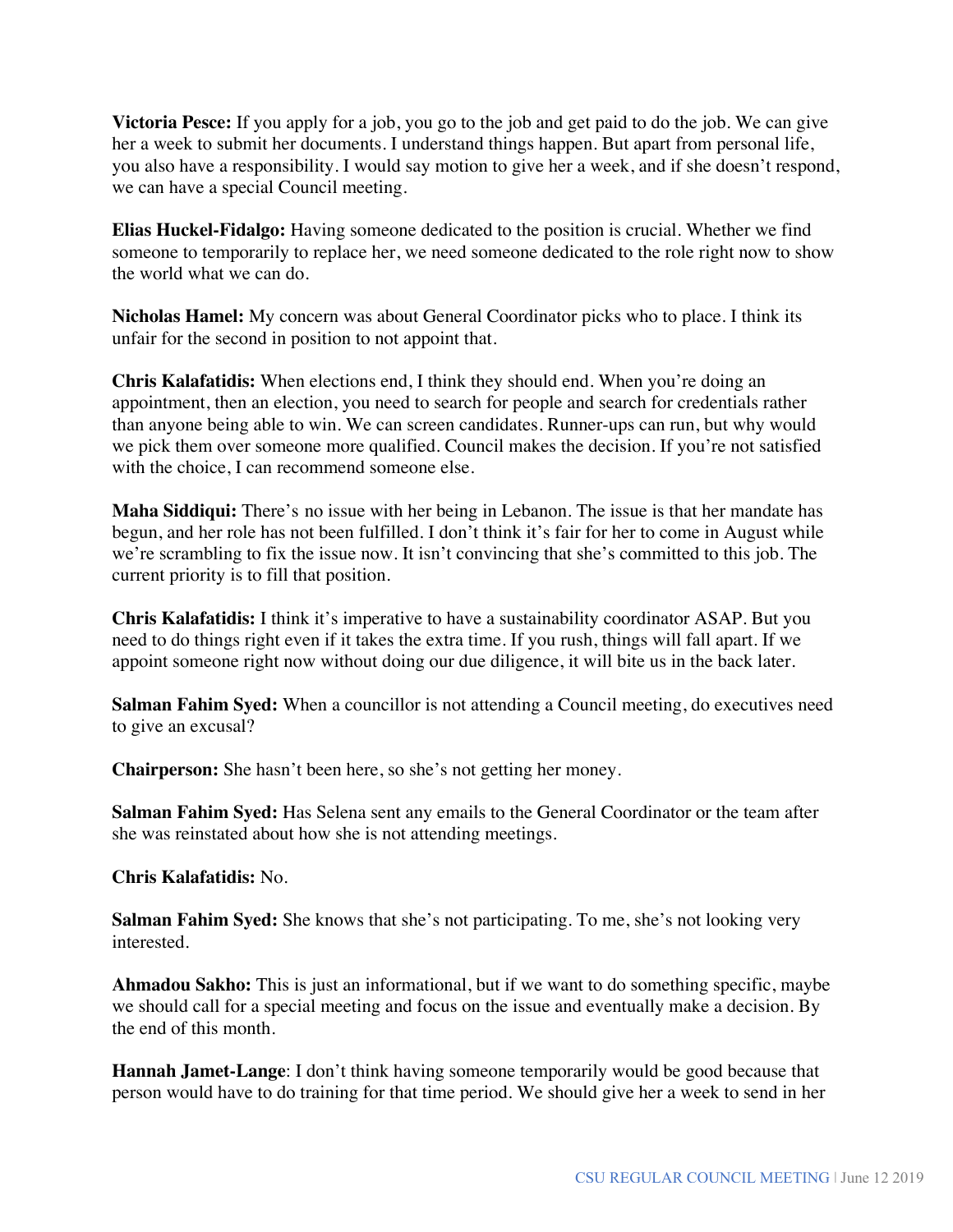documents, and if not, have her removed from that position. So, we have someone in the next two weeks.

**Victoria Pesce** presents the following motion. Seconded by **Hannah Jamet-Lange**

**Be It Resolved That** that Selena be given a one-week period to send a report to the Chairperson of Council

**Be It Resolved That** that if the report is not submitted, a recommendation be given to the General Coordinator to call a Special Council Meeting with the objective of removing the Sustainability Coordinator from their position

**Be It Resolved That** that the General Coordinator be given 12 business days to recommend three candidates to Council from which to choose.

**Maha Siddiqui:** Who would fill that position during interim?

**Chris Kalafatidis:** Me.

**Maha Siddiqui:** That's a long time for a seat to remain empty since you will be busy.

**Eduardo Malorni:** Call-outs are notoriously slow. 12 days is not enough. This call-out is at a very bad time of the year. This is an opportunity to find the most qualified person for this role. I implore the Council to extend the time.

**Celeste-Melize Ferrus:** Finding orientation coordinators is already a hassle. Finding a sustainability coordinator in that time will be very difficult.

**Chris Kalafatidis:** I'd like to amend the motions to 20 business days. Seconded by **Eduardo Malorni**. Opposed by **Maha Siddiqui**.

**Chris Kalafatidis:** My motivation is when you are on the inside of the union, things move slowly because there's so many things. This gives us the opportunity to reach out to as many people as possible.

**Celeste-Melize Ferrus**: If we find someone great early, then we find someone great early.

**Victoria Pesce:** The thing with deadlines is that we usually do things towards the end. That's why we're so pushy with the timeframe. I'm not opposed to a maximum of 15 business days. They still have the weekends.

**Chris Kalafatidis:** Keep in mind its applications and interviews.

**Victoria Pesce:** Keep in mind Selena has a week to resign and you guys have three weeks to find someone. I'm fine with 15 days.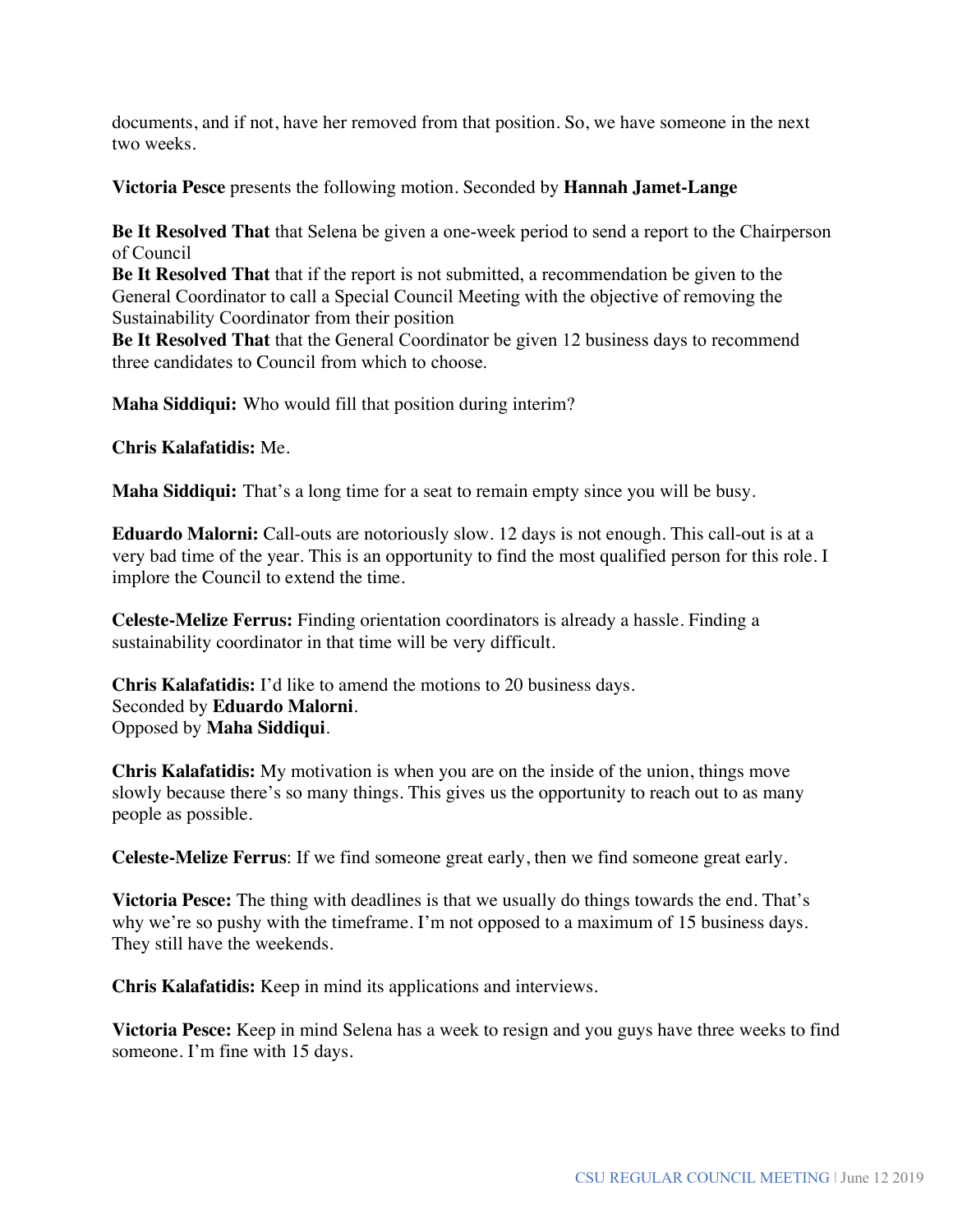**Hannah Jamet-Lange:** We need someone ASAP. If someone commits immediately, they should be committed. I don't think anyone who's not committed would apply.

**Désirée Blizzard:** I was just wondering what the timelines looked like. After the week we get Selena's verdict, we get three weeks to find someone.

**Victoria Pesce:** Yes. Since it's the summer, if they apply, they should be committed. This is a paid job.

**Salman Fahim Syed:** The sustainability coordinator was voted on. In the By-Laws, students should vote again. Till that time, we should receive applications for sustainability coordinator.

**Chairperson:** It's in the By-Laws that the GC can fill the vacant position.

**Isaiah Joyner**: People who want to apply will probably want to. They will perfect their CVs and Cover Letters before sending. You want the timeframe for the deadline. You need the time to have the business days. You want a proper fit.

**Celeste-Melize Ferrus**: You have to keep in mind that this is a student job. We are no longer students; we are executives as of now. For now, you have to trust that the executives want the position filled as much as you.

**Patrick Quinn:** Giving us the flexibility would be good. We want a resolution, but I think doing this right is important for the CSU. 20 business days is perfectly reasonable.

**Chris Kalafatidis:** If we pick the wrong candidate and they don't do their job, we're back to square one. I want to do a proper call-out, so everybody gets to make a proper application. 20 days in necessary.

**Ahmadou Sakho** calls into question. Seconded by **Isaiah Joyner**

**VOTE** For: 0 Opposed: 7 Abstentions: 2

#### *Motion Fails.*

**Maha Siddiqui:** I understand you want to wait, so you have more options. However, let's not discredit people who are here. That is more than enough time. I have faith you'll be able to find someone who is competent.

**Isaiah Joyner:** We can do it in 15 days. But we should do a certain amount of due diligence to fill the position. I want someone who's above and beyond competent. In our events, we strive to be accessible. We want to reach as many students as possible. We want to make sure we have the best of the best.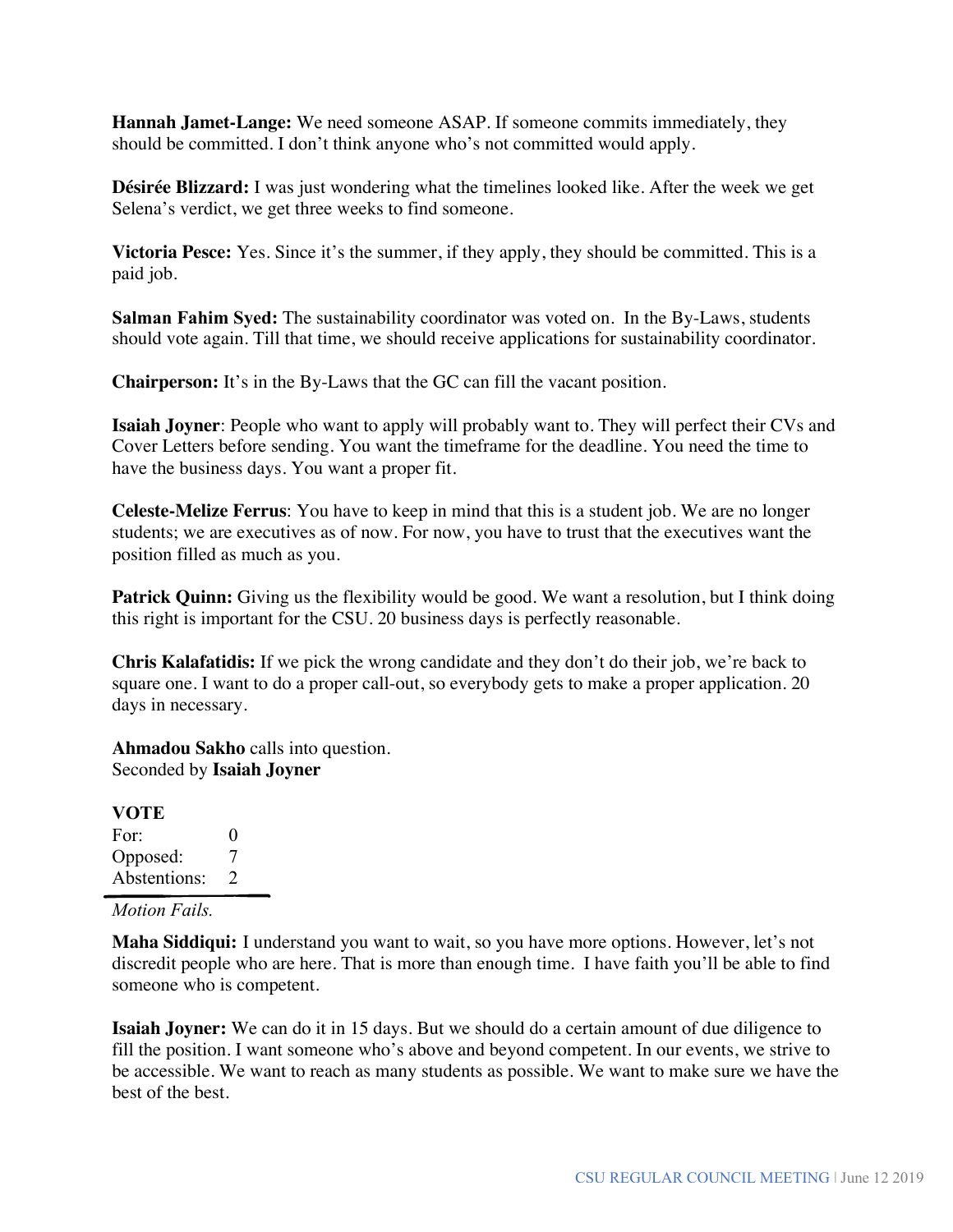**Victoria Pesce** motions to extend meeting by a half hour. Seconded by **Salman Fahim Syed**.

**Ahmadou Sakho:** The discussion is about optimisation. Either we pick someone early or take time to find someone more fitting. What's the optimal amount of time you propose?

**Chris Kalafatidis:** 20 days. I'm willing to do 18.

**Patrick Quinn** moves to amend motion to 18 days. **Nicholas Hamel** seconds

**Salman Fahim Syed:** We are asking for the team to give us three names by July 10. If Selena responds, then we don't have to do this.

**Chairperson:** One requested special meeting is on July 10, which is convenient.

**Victoria Pesce** calls to question. Seconded by **Patrick Quinn**.

#### **VOTE** For: 10 Opposed: 0 Abstentions: 0

*Motion Carries.* 

## **8. New Business – Informational**

#### **a) Executive Retreat**

**Chris Kalafatidis:** What does Council think about Airbnb. It's cost-effective.

**Patrick Quinn:** Context. We're confused because there was a suppliers list that was passed around but that was taken out. That list was not approved by Council. I don't think this suppliers list is enforced so it's allowed.

**Hannah Jamet-Lange:** Where is the Airbnb, in the city or outside?

**Marin Algattus:** Motion brought forward to not use Airbnb because of gentrifi- probably somewhere in the woods.

#### **9. Returning Business**

**Victoria Pesce:** Cut The Crap campaign about bathrooms? Gender-neutral bathrooms?